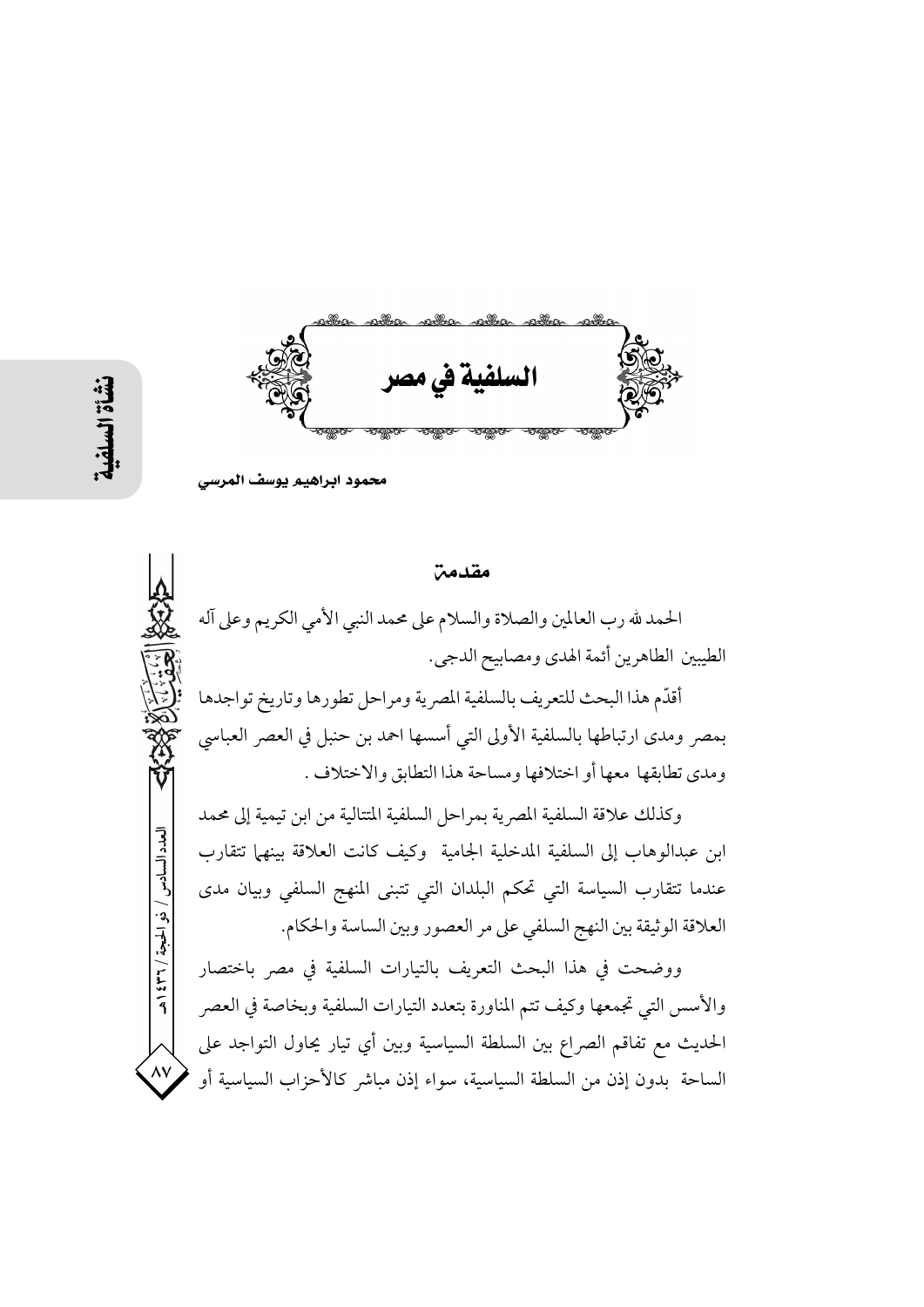إذن غير مباشر كالتيارات التي تتبنى النهج المسمى بالإسلام السياسي.

وتعدُّ السلفية أكثر التيارات التي كانت نشأتها سياسية خالصة وظلت غطاء لظلم الحكام ومنع الجماهير من الاعتراض على فسادهم بحجة حرمة الخروج على الحاكم الشرعي، هذا الحاكم الذي يمكنه في نظرهم أن يكون غالبا بالقوة على الحكم أو طفلا صغيرا لم يبلغ الحلم قد ورثه من آبائه طالما يملك القوة والبطش للسيطرة على مقادير الناس.

ألوان السلفية وصورها:

يمكننا القول بان السلفية لها صور متعددة فإذا كانوا في مواجهة مع الفرق الأخرى يطلقون على أنفسهم أهل السنة والجماعة وهؤلاء هم البذرة الأولى للسلفية كما حدث بعد خروج الفئة الباغية بقيادة معاوية بن أبي سفيان على الإمام والخليفة على ابن أبي طالب عليه السلام وما قام به الإمام الحسن بن على عليه السلام من وضعهم في أصعب اختبار لهم لا يمكنهم إيجاد مبرَّر لسقوطهم فقد وضع شروطاً ومواثيق علمتها الأمة جمعاء على معاوية بن أبي سفيان في مقابل تولى معاوية السلطة أو الخلافة وليس الإمامة لان الذي منح معاوية هذا الاختبار ووضعه فيه هو الإمام الحسن عليه السلام وهذا دليل على إمامته لأنه هو الذي يملك وضع معاوية ومن معه في هذا الاختبار الذي ما لبث أن سقطوا فيه سقطة ظلت وستظل وصمة يتهايزون بها وهي إخلافه العهد ومخالفة الوعد وعدم التزامه بشروط وقع هو عليها. هؤلاء أطلقوا على أنفسهم أهل السنة والجماعة ثم إذا وجدوا أنفسهم في عامة الموالين لمعاوية وكان فيهم جميع الألوان بل والأديان جمعتهم المصلحة في ذلك الوقت يريدون التمايز عليهم فيطلقون على أنفسهم السلفيين إمعانا في القداسة فهم النخبة من فريق أهل السنة والجماعة كما يدعون.

نشأة الس

محمود إبراهيم يو.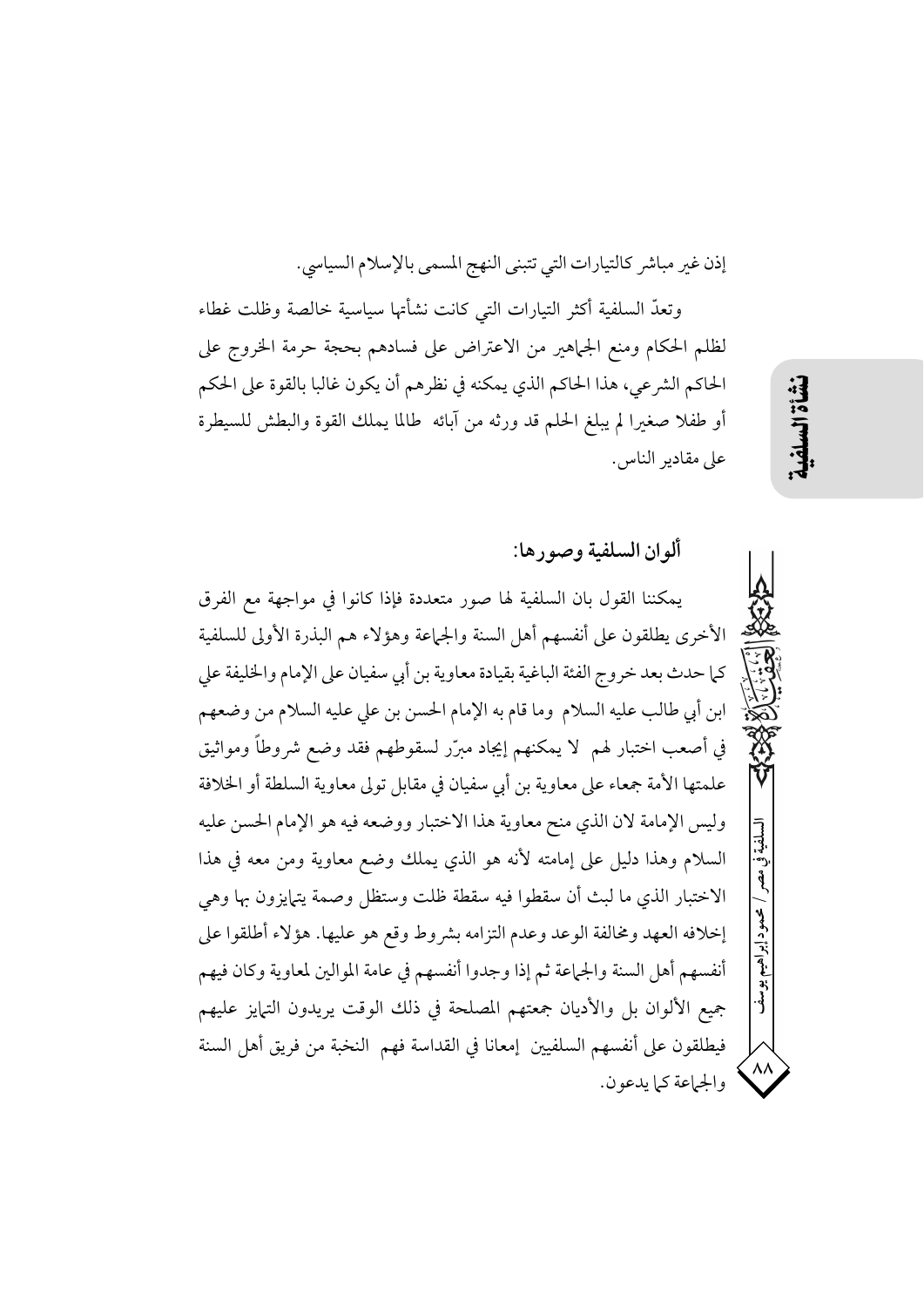أما عن السلفية ًفقد كان أوضح ظهور لها ً في العصر العباسي في عهد الخليفة المتوكل وذلك لإضعاف الفرق الإسلامية التي بدأت تناهض الظلم وتدعو للعقل ومواجهة الغزو الفكرى بإنشاء فكر إسلامي يناظر الفكر اليوناني والفارسي بل ويتفوق عليه بدمج الحضارات في بعضها لإنتاج حضارة عربية إسلامية تحتوى جميع الحضارات التي فتحت بلدانها وتتفوق عليها ولكن الخليفة الجديد أراد أن يخمد صوت العقل الذي غالبا ما يتعب الحكام المتسلطين.

و كان رائد هذا الفكر ومؤسسه هو صاحب المسند وجامع الأحاديث المحدث احمد بن حنبل الذي حبس في سبيل فتنة خلق القرآن التي لم تكن من أسس الإيهان التي اقرها الرسول صلى الله عليه واله وسلم أو الصحابة ومن تواجد في عصر النبوة ولم يرد أي نص سواء كان قرآنا أو حديثا يصرح لنا بأن القرآن مخلوق أو قديم ۖ ومع ذلك من يدعون أنهم سلفيون ويتبعون السلف ابتدعوها ودافعوا عنها بل وكفروا من يخالفهم فيها وأصبحت هذه هي قضيتهم المؤسسة لمذهبهم والفارقة بين الإيهان والكفر عندهم.

حبس احمد بن حنبل حتى جاء عصر المتوكل فأراد المتوكل التخلص من ارث سابقيه السياسيين من معتزلة وأشاعرة وشيعة أهل البيت عليهم السلام فأطلق سراح احمد بن حنبل وبدأت محنة التكفير لمن لا يقول بقدم القران وكان لابد من إيجاد قضية دينية عقائدية يمكن للسلطة أن تقاتل دفاعا عنها بفتوى من كبار الفقهاء وتحمى سياستها وظلمها بخط ديني ويضفى عليها القداسة.

فكانت فتوى احمد بن حنبل بحرمة الخروج على الحاكم حتى لو كان ظالما وبدأت تتلى الأحاديث الصحاح التي توضح وتنوه بان من قاتل حاكما ظالما أو خرج عليه ولو بكلمة فإنها هو خارج عن الجماعة فيجب قتاله وقتله وأصبح الحاكم ظل الله في الأرض ولا يمكن حتى إهانته أو التعرض له ودونت كتب السياسة الشرعية لهذه الفرقة السلفين لتأصل لهذا الفكر .

العدد السادس / ذو الحجة / ٣٦٦ هـ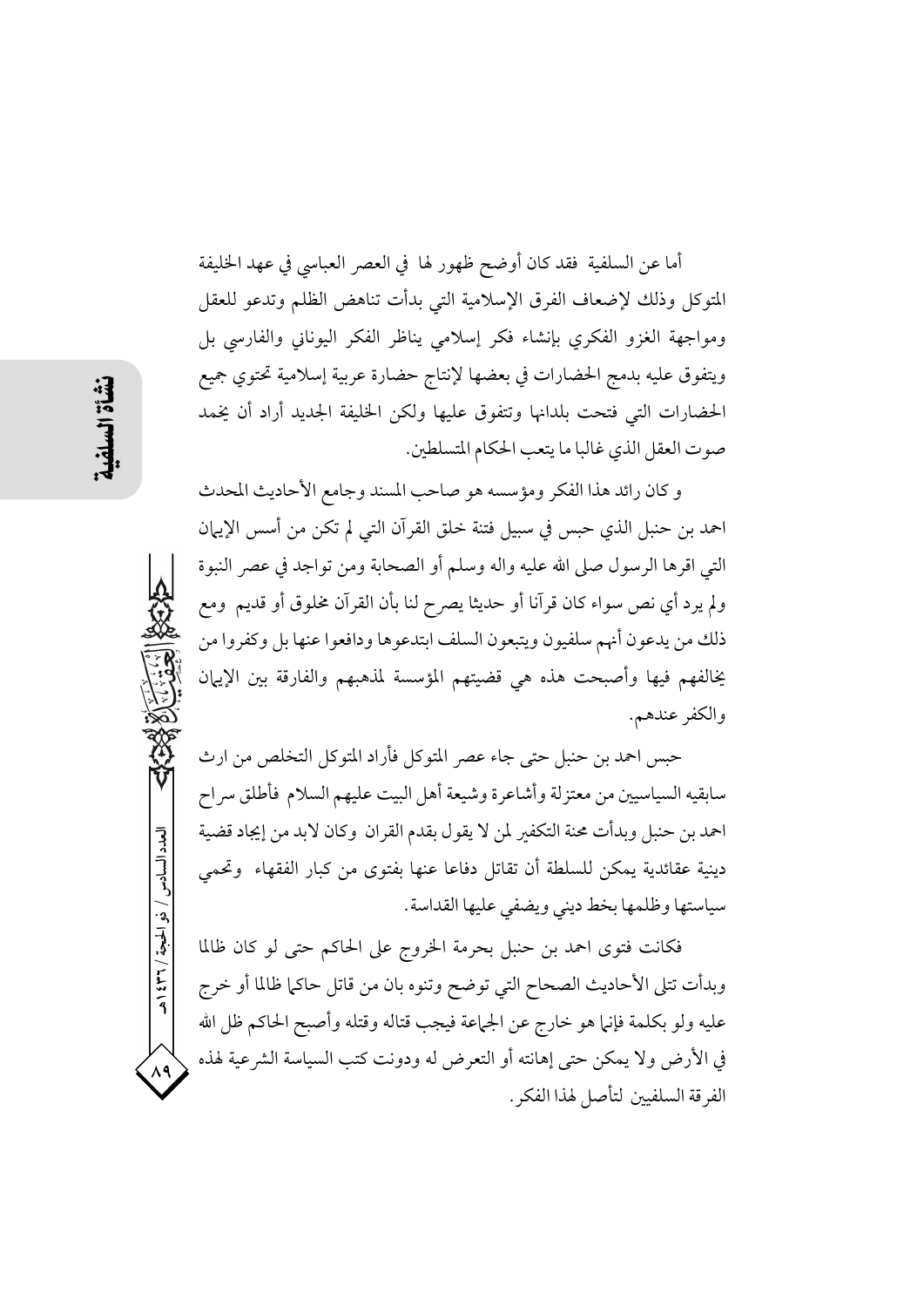وكانت أوربا في العصور الوسطى تعانى من الفكر نفسه الذي جعل رجال الحكم من القياصرة هم ظل الله في الأرض وتمت رشوة رجال الدين بالمناصب الكنسية المقدسة والحياة الرغيدة في مقابل الحفاظ على قداسة رجال الحكم حتى كان هذا هو السبب الرئيسي في انهيار أوربا.

بل إن الفراعنة في عصور ما قبل الميلاد كانت لها الفكرة نفسها، وهي إعطاء المال والسلطان لرجال المعبد في مقابل إعطاء القداسة لرجال الحكم فكان كهنة المعابد يجعلون الفرعون ابن اله أو نصف اله حتى يحرم الخروج عليه أو حتى التعرض له بالنقد في مقابل نفوذ سياسي ومالي لرجال المعبد.

الأسباب الحقيقية لإنشاء السلفية :

وبهذا يمكننا القول بان السلفيين هم فرقة وجدت في جميع الأديان وهم يضفون القداسة على الحكام وبخاصة الظالمين منهم، لينالوا أيضا مكانة عند الحكام ويتمسكون بفهم القرون الأولى للنص المقدس على الرغم من وجود الصالح والطالح في هذه العصور وأنهم بشر ليسوا معصومين وأن الله ذم المقلدين ومدح من استخدم عقله ودعا للتفكر والتدبر.

وإذا كان هؤلاء هم السلفيون الأوائل أو المؤسسون الأوائل للسلفية، فإنَّ أحفادهم من السلفيين الأواخر ساروا على نهجهم شبرا بشبر وذراعا بذراع فقد تكرر الموقف نفسه مع الشيخ محمد بن عبد الوهاب بوصفه طرفاً دينياً نظيراً لأحمد بن حنبل وناسجا على منواله ومحمد بن سعود نظيرا للمتوكل وناسجا أيضا على نفس المنوال، فكما كان موضوع خلق القرآن هو الفيصل عند احمد بن حنبل وجماعته بين الكفر والإيهان، أصبح زيارة الأضرحة أو إقامتها هي الفيصل بين الكفر والإيهان عند محمد بن عبد الوهاب وكان لابد لمحمد بن سعود من فتوى بتكفير سكان المملكة ليغير عليهم ويقتل منهم ما يشاء ويسبى منهم ويغنم ، وتعاون الشيخ محمد بن عبدالوهاب (道益)

إنراقش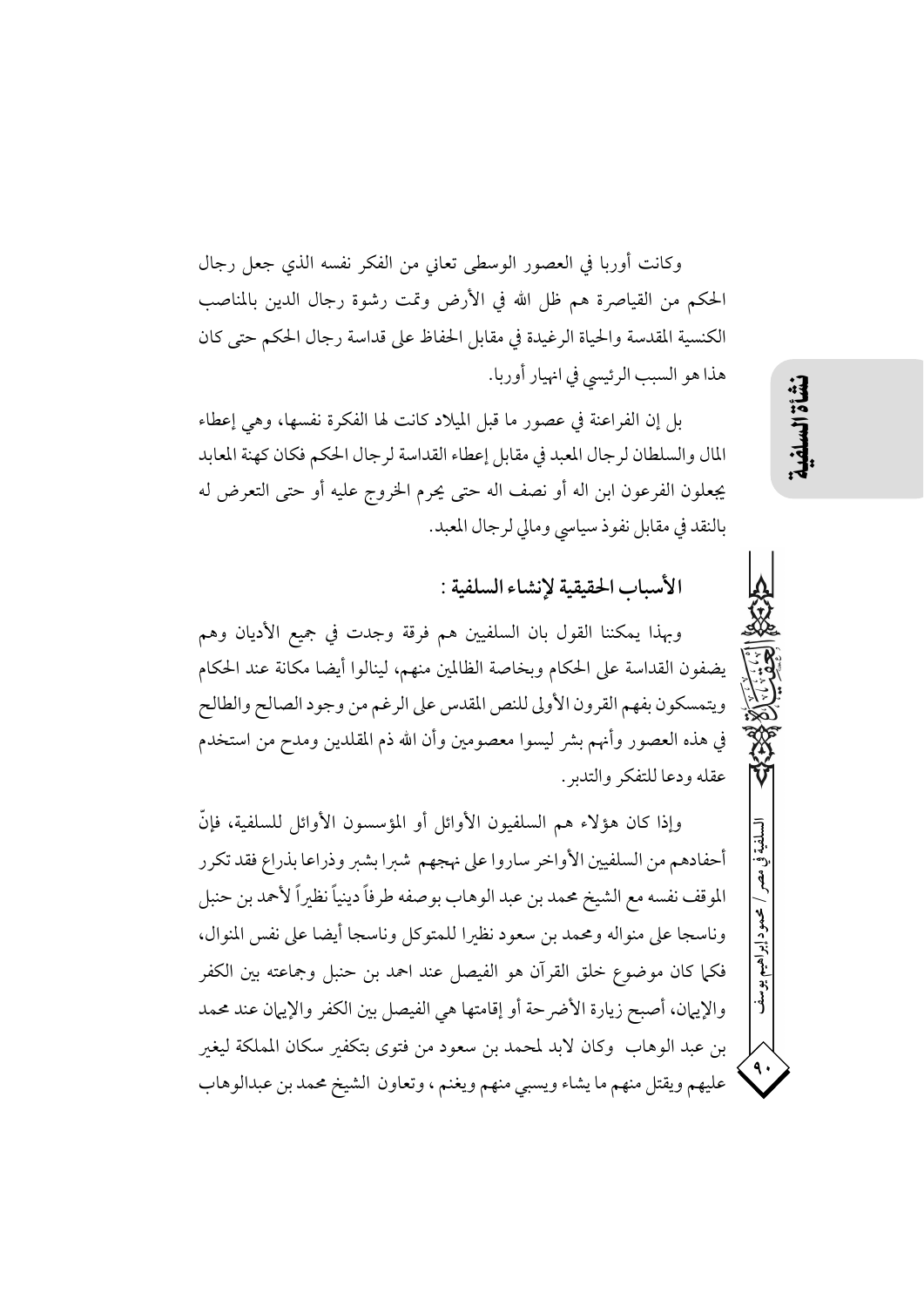مع محمد بن سعود بالفتوي وتعاون محمد بن سعود مع الشيخ بنشر فكره وإلزام البلاد التي يغزونها أو يفتحونها كما يحبون تسمية حروبهم بالفتح أمّا ما يفعله الرسول فيسمونه غزو فهذه فتوحات محمد بن سعود يقتل من يشهد أن لا اله إلا الله ويصلى ويصوم لكنه أقام ضريحا أو زار ضريحا ً ومن أراد المزيد من أفعال محمد بن سعود وأحوال أهل الجزيرة الذين كفرهم محمد بن عبد الوهاب فليرجع للتاريخ.

وبعد أن تم توطيد الحكم لابن سعود واتسعت مملكته لتشمل اغلب الجزيرة العربية كان لابد من سياج ديني مقدس يحميها فكانت فتوى الشيخ محمد بن عبدالوهاب بحرمة الخروج على الحاكم الظالم فيا أشبه اليوم بالبارحة.

والتاريخ يعيد نفسه بالفتاوى نفسها والأهداف نفسها وما يفعله التكفيريون الآن من الفئات الخارجة لقتل الأبرياء بفتاوي السلفيين أجدادهم.

## مراحل تطور السلفية:

وقد مرّت السلفية بمراحل متعددة متأثرة بالمناخ السياسي العام فمتى اتخذتهم السلطة مطية لتحقيق رغباتها بالحفاظ على ممالكها وعدم الخروج عليها مهما استشرى الظلم لرعيتها فكانوا لها نعم المطيع وسعت لهم ونشرت أفكارهم كمن يربي حيوانا متوحشا ير وضه ليحميه ويفتك بأعدائه.

فإذا قويت شوكتهم وأحسّ السياسيون بخطرهم قاومتهم السياسة وضيّقوا عليهم فأصدروا فتاوى التكفير للساسة أنفسهم والمجتمعات نفسها كما حدث فى ثمانينات وتسعينات القرن الماضي عندما حاربوا وفجروا الآمنين لا لشيء إلا نكاية في سلطة سياسية وعدتهم بالتوسعة لكنها ضيقت عليهم فكانت النتيجة قتل الشعوب البريئة كما فعلوها بالأمس وظهر منهم فريقا سمي نفسه بالسلفية الجهادية.

وعليك أن تتعجب عندما تسمع لفظين متناقضين في جملة مفيدة السلفية

العدد السادس / ذو الحجة / ٣٦ / ٤٣٩

 $\Lambda$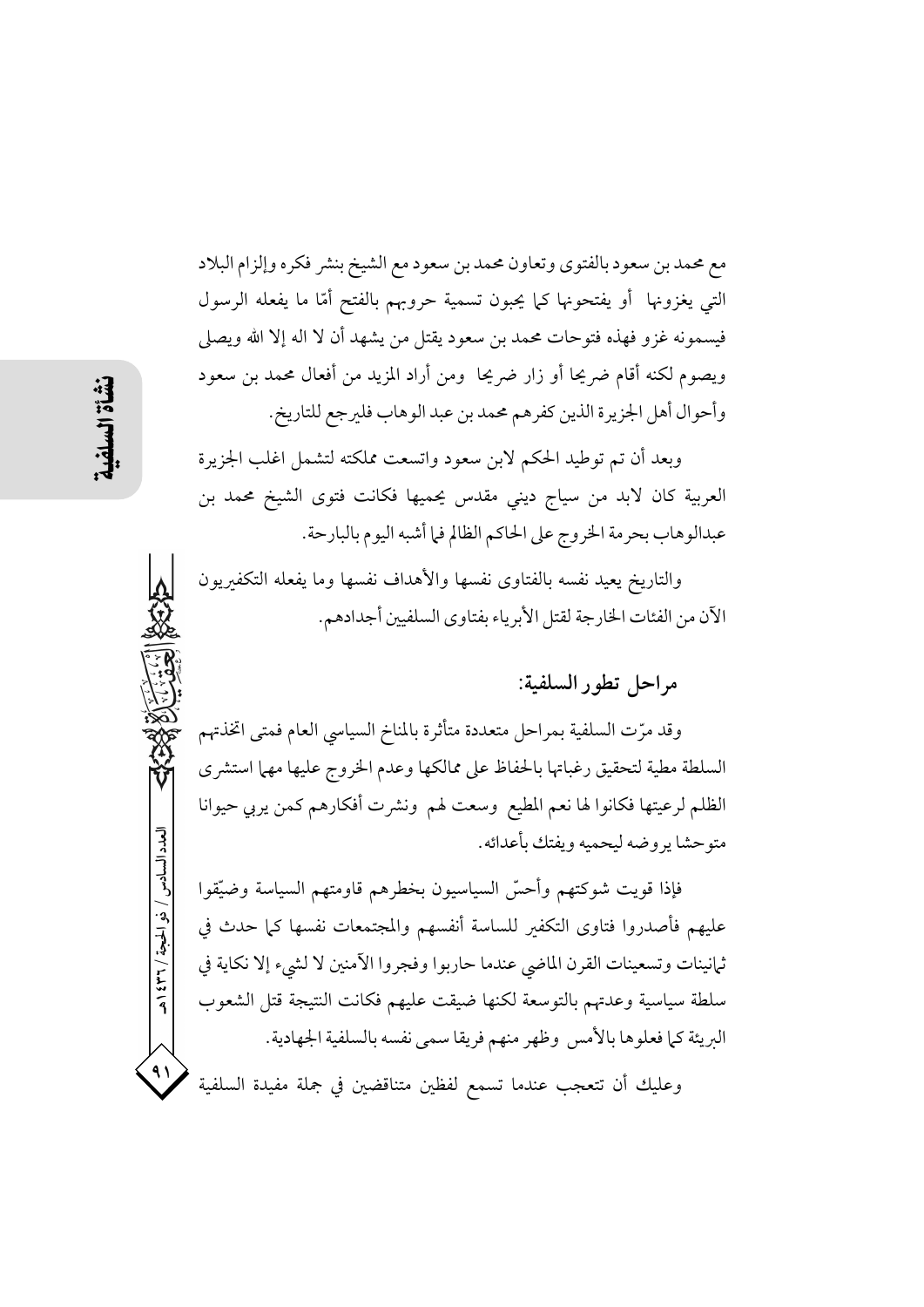الجهادية تقتل الأبرياء وتخرج على الحكام مناقضة أهم أساس من أسس إقامة السلفية قديها وذلك لتبادل الأدوار فيها بينهم، فإذاً حسب المناخ السياسي إذا وجدوا سلطة توسع لهم أصدروا فتاواهم لحمايتهم وإذا تم التضييق عليهم خرجت جماعاتهم المجاهدة بفتاوي لقتال الدول التي يعيشون فيها.

ولم نجد السلفيين يوما يطالبون بالعدالة الاجتهاعية أو الحريات للناس ولكن كيف لهم المطالبة بالعدالة الاجتهاعية وقد حارب سلفهم أبا ذر الغفاري لمطالبته بالعدالة الاجتياعية وما نفي أبي ذر الغفاري إلا لمطالبته السلطة السياسية بالعدالة الاجتماعية.

وكذلك لم نجد يوما السلفيين يحاربون ظلما لم يطالهم بل يقفون مع الظالم ضد المظلوم طالما كان ذلك في مصلحتهم فقد كانوا قديها مع بني أمية على ظلمهم ومع بني العباس على ظلمهم.

وكان مسمى السلفية فقط يكفى لخداع العامة بهم وطاعتهم حتى يصبح الناس رعاعا للحاكم ويسهل عليهم الأمر فلا يستخدمون عقولهم في التفكير بل يطيعون علىإءهم ويقلّدون سلفهم أمّا الحاكم فهو يفعل بهم ما يشاء وعليهم السمع والطاعة وإن ضرب جلودهم واغتصب أموالهم.

## السلفية في مصر :

ليست السلفية في مصر ببعيدة عن السلفية في بقية العالم الإسلامي، فقد مرت بنفس مراحلها الفكرية متأثرة بها إيجابا وسلبا حسب الرابط السياسي بين الحكام في مصر والحكام في البلاد التي تنتشر فيها السلفية.

لكن هذه المراحل لم تكن بنفس الوضوح والاستقلالية في مصر نظرا لبعد مصر عن الوقوع تحت سلطة الحكام الذين تبنتهم السلفية أو تبنوا السلفية انتفاعا متبادلاً 15

 $\mathbf{A}$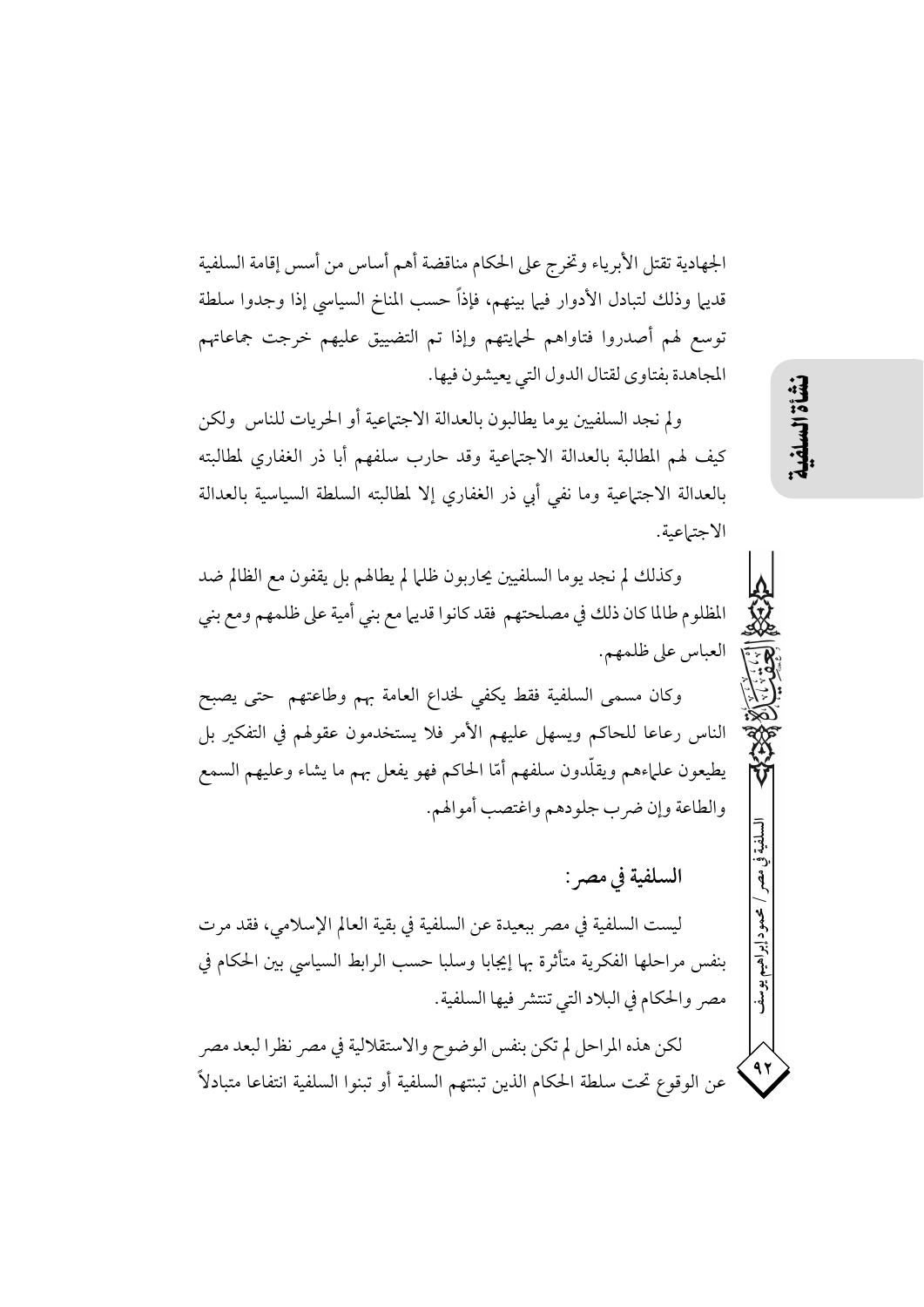ولان السلفية في مصر وفي غيرها كانت صناعة سياسية بامتياز فهي في مصر تزدهر عندما يكون الحكم في مصر رخواً وتابعاً لأل سعود، وأما عندما تسوء العلاقات بين الحكم في مصر والحكم في بلاد نجد والحجاز نجد السلفية في مصر تبتعد عن السياسة وتصبح سلفية دعوية بامتياز أو سلفية خدمية كالجمعية الشرعية وغبرها من المؤسسات التي أنشأت على أساس خدمي اجتهاعي ثم تسلل إليها السلفيون في أوقات تحسن العلاقات بين مصر وحكام الجزيرة.

ويعدّ كتاب العقيدة الطحاوية هو الكتاب المعتمد عند السلفية في العقائد، ومؤلفه عالم سلفي مصري هو أبو جعفر الطحاوي الذي ولد في صعيد مصر.

ويعدُّ هذا المتن أهمَّ متن يعتمد عليه السلفيون في شرحٍ عقائدهم في عصرنا الحديث كما زار المؤسس الثاني للسلفية ابن تيمية الحراني مصر وترك بها تلامذته أيضا بعد هزيمة العثمانيين للوهابيين في نجد والحجاز جاؤوا بالأسرى من علمائهم إلى مصر وقام بعضهم بنشر السلفية الوهابية أيضاً.

وبهذا نجد أنَّ السلفية في مصر امتداد للسلفية في بقية الدول الإسلامية لكن حكامها لم يفسحوا لهم المجال إلَّا بالقدر الضئيل عندما وسع لهم الرئيس الأسبق محمد أنور السادات وترك لهم الحرية في نشر الفكر فقط لضرب التيار الناصري اليساري الذي كان مواليا للرئيس جمال عبد الناصر الذي كان ينادى بالاشتراكية اليسارية.

وهذا يعني أنَّ السلفية في مصر كانت مطية طيعة للحاكم لكننا لم نجد حاكما يوسع لهم إلا بالقدر الذي يريده هو ففي عهد السادات وسع لهم قليلا ليضرب بهم التيار اليساري الناصري لكنه لم يسمح لهم بالحرية الكاملة فيا كان منهم إلا إصدار الفتوى يتكفيره وقتله.

 $4r$ فلما جاء حسني مبارك للحكم كان ضعيفا لا يستطيع مواجهة هذه التيارات في

العدد السادس / ذو الحجة / ٣٦٦ هـ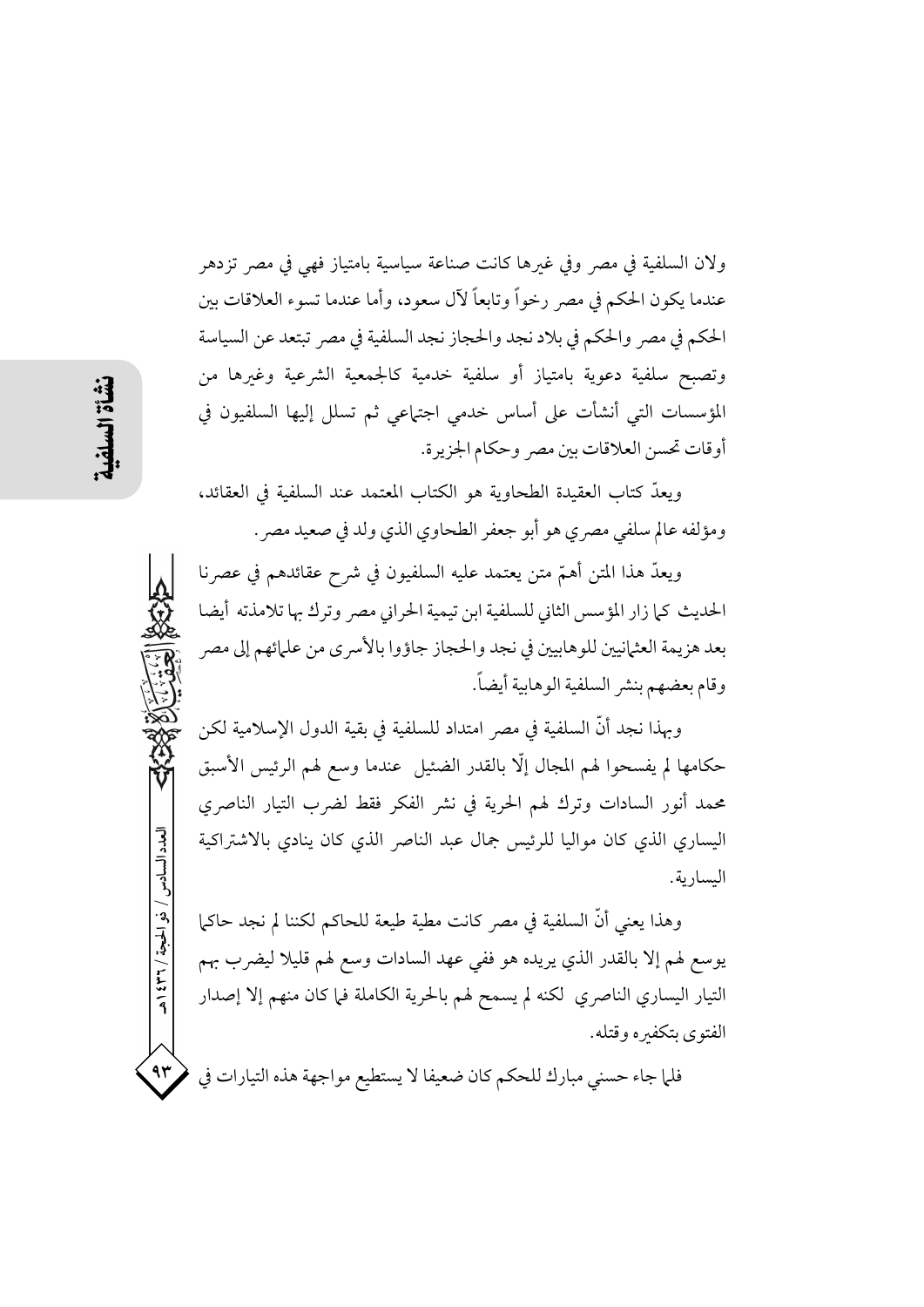بداية حكمه لذلك وسع لهم قليلا لخداعهم حتى تمكن منهم وقتل منهم من قتل بأيدي قوات الأمن بعد محاربتهم للدولة وظهور ما يسمى بالسلفية الجهادية فدخلوا مع الدولة في صراع كانت الغلبة للدولة وبعدها وجدوا أن فصيل الإخوان المسلمين بدأ يتغلغل في المجتمع المصري فيا كان من السلفيين مفر إلا الارتماء في أحضان الدولة ليسمح لهم بالعمل العام فكانوا مطية طيعة للدولة لحرب الإخوان واليساريين وكانت الدولة وفية لهم فمنحتهم هامشا في الدعوة والعمل الاجتماعي لكن تحت عين الأمن وسمعه.

العلاقة بين السلفية في مصر والسلفية الوهابية: تختلف السلفية في مصر عن السلفية الوهابية في أنها ليس لها هيكل تنظيمي يجمعها يكون معروفا للجميع أو خالصا لهم وإنها هم في مصر متواجدون في ضمن

جمعيات خيرية اجتهاعية ذات طابع خدمي وتجمعهم بغيرهم من التيارات الأُخرى فهي مفتوحة للجميع وليس لها واجهه واضحة المعالم مثل الجمعية الشرعية التبي كانت ومازالت تخشى الانخراط في السياسة أو الحديث فيها إلا على استحياء خوفا من بطش الأمن الذي يشر ف على نشاطها إشر افاً تامّاً.

أمَّا السلفية الوهابية فهي نشأت وترعرعت في أحضان السياسة وظلت إلى اليوم الذراع الأقوى للسياسة في دولة آل سعود بها يقتلون وبها يمنحون وبها يمنعون وليس لهم سوى ما تسمح لهم السلطة من عطايا مادية ونفوذ مقيد بسلطة الساسة لهم كيانات وجمعيات كأمثال هيئة كبار العلماء أو هيئة الأمر بالمعروف والنهي عن المنكر كلها هيئات سياسية بغطاء ديني شرعي.

بينيا الدعوة السلفية الوهابية بدأت واستمرت سياسية انتشرت بحد السيف أو بِالمالِ النفطي، نجد السلفية في مصر تأثَّرت بعض تياراتها بِالسلفيةِ الوهابيةِ بِسببِ

# نشأة الس

. إبر اهيم يوسف

۹٤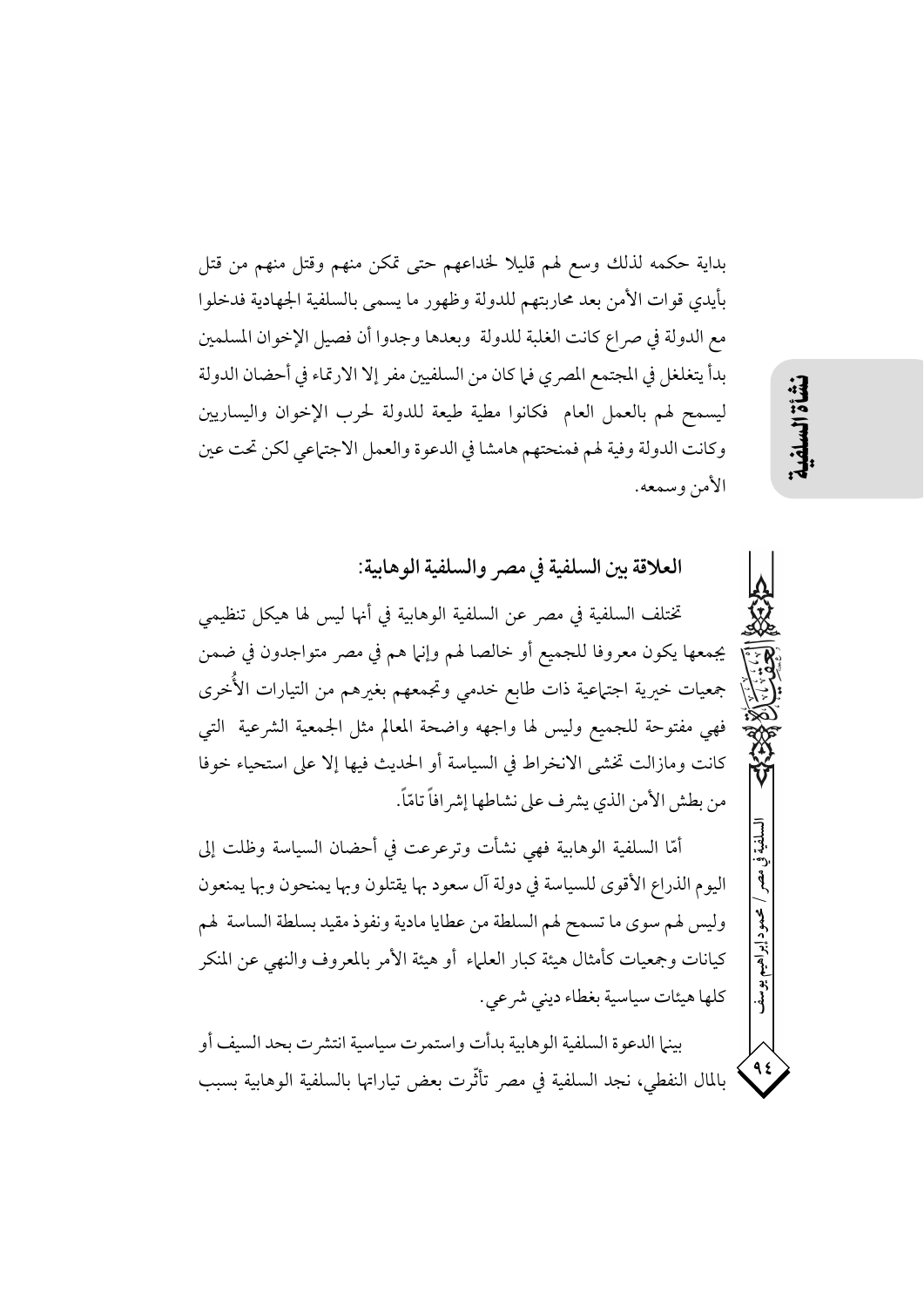المال النفطي لكنها كانت وظلت بنكهة مصرية تطرفت أحيانا قليلة وفي معظم الأحيان ظلت مستأنسة.

كانت جمعية أنصار السنة المحمدية في مصر هي الفرع الوهابي للسلفية في مصر من حيث البوح بالتكفير لبعض الجماعات الموجودة في حينها وبخاصة الصوفية.

#### خريطة السلفية في مصر والهيئات التي تمثلها:

■ جمعية أنصار السنة المحمدية:

هي جمعية سنية سلفية إصلاحية على عقيدة أهل السنة والجماعة وهي الذراع الوهابي في مصر منذ نشأتها عام ١٩٢٦ بعد سقوط الخلافة الإسلامية العثمانية وتدعو إلى تنقية الإسلام مما علق به من بدع وخرافات وكان من أهمها الأضرحة وزيارة الأضرحة كما كانت الدعوة الوهابية بل وصدرت فتاوى عنها تكفر وتبدع وتمنع الصلاة في المساجد ذات الأضر حة وتحاربها.

أنشأت بالقاهرة في مسجد الهدارة برئاسة الشيخ محمد حامد الفقي الذي درس في الأزهر وتتلمذ على كتب ابن تيمية الحراني وابن القيم تلميذ ابن تيمية وكذلك كتب محمد بن عبد الوهاب وكانت له مواقف من الإخوان المسلمين في حينها مناوئ لها وكان كل ما يهمه هو محاربة بدع الأضر حة وزيارة القبور حتى عندما خرجت الجماهير أيام سعد زغلول للمطالبة بالاستقلال عن الانجليز كان هو يحرم المظاهرات ويو فضها كوسيلة للتغيير.

وأصدرت مجلة الهدي النبوي المعروفة بخطها السلفى الوهابي التكفيري حتى أنهم كفروا من عاداهم من التيارات الأُخرى. التأسيس : تم تأسيس جماعة أنصار السنة المحمدية بمدينة القاهرة وقام بتأسيسها الشيخ

العدد السادس / ذو الحجة / ٣٦٦ هـ

 $\bullet$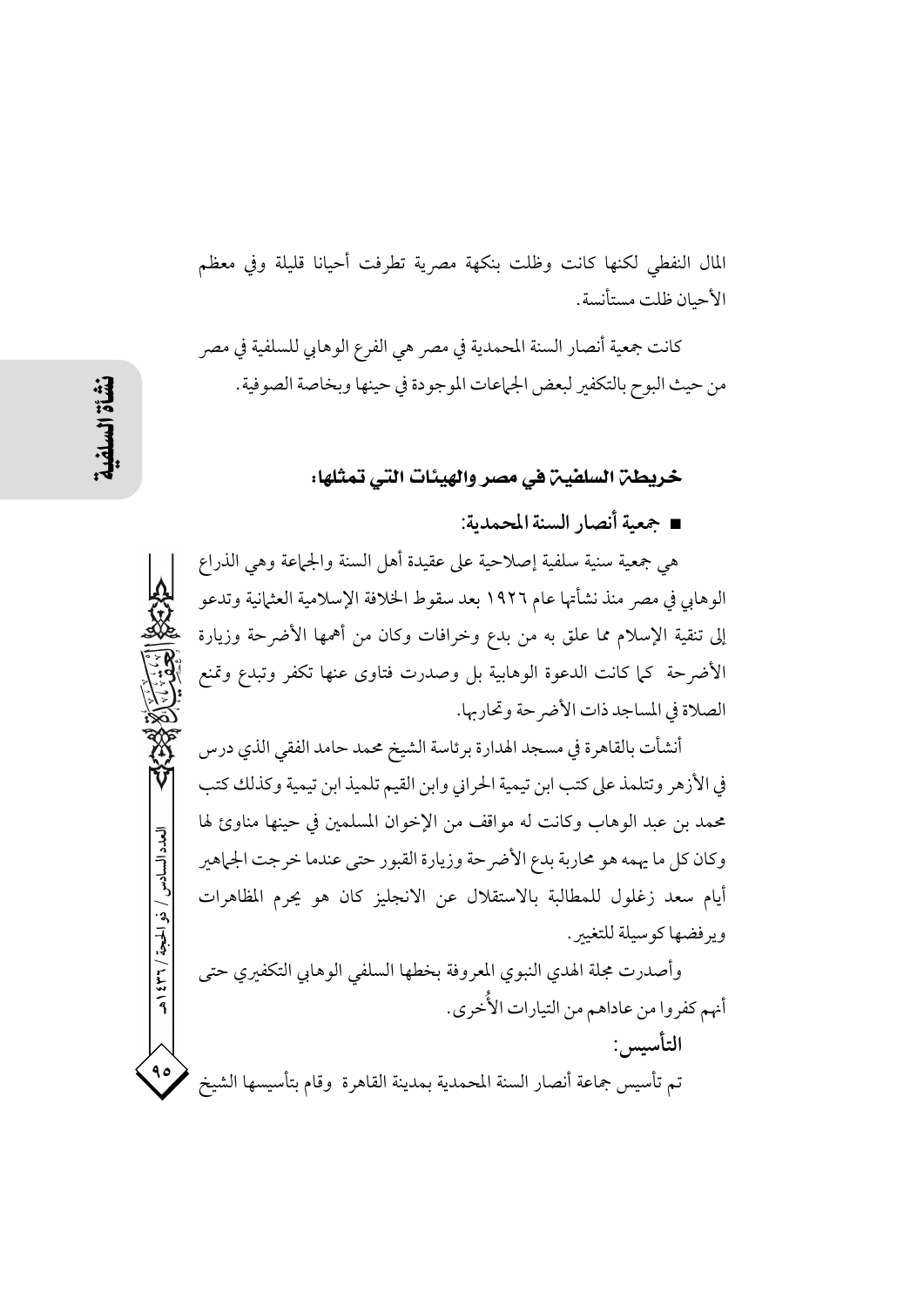محمد حامد الفقى الذي كانت نشأته أزهرية وما تربى عليه من كتب ابن تيمية ومحمد بن عبدالوهاب الذي جعله يرى أن المجتمع المصري قد انحرف عن العقيدة الإسلامية الصحيحة كما كان الشيخ محمد بن عبد الوهاب يرى مجتمع الجزيرة العربية بأنه قد انحرف عن العقيدة الإسلامية فكان يجب عليه إعادة هذا المجتمع للإسلام الصحيح الذي يمثله هو ومن يراهم علماءه.

كان الفقى من علماء الأزهر، كما كان من مرتادي (الجمعية الشرعية)، لكنه اختلف مع شيوخها حول قضية (الأسياء والصفات)، ذلك لان الجمعية الشرعية كانت في بدايتها بعيده عن الفكر الوهابي الذي يدعى السلفية لذلك انشأ الشيخ هذه الجماعة أو الجمعية لتعيد المصريين موجّهة نظره إلى الدين الصحيح.

وما أن حصل الفقى على شهادة العالمية من الأزهر (الدكتوراه) حتى انطلق ومجموعة التفت حوله إلى الدعوة إلى التوحيد الخالص والدفاع عن السنة في المساجد والمقاهي والمنتديات، ولما كثرت الاحتكاكات معه من بين عامة الشعب المصرى الذين لم يألفوا هذا الفكر كان أكثر تصادمه مع الصوفيين الذين كان لهم تواجد في مصر بعد أن أحضرهم إليها صلاح الدين الأيوبي الذي أراد محاربة الفكر الشيعي بهم ولكنهم ظلوا موالين لأهل البيت عليهم السلام حتى لو كان الولاء ولاء عاطفيا لذلك كانوا هدفا للشيخ محمد حامد الفقى ورفاقه فذاع صيته وانتشر خبره بين العامة وأصبح يستغل كل مكان أو تجمع ليثير المشاكل مع عامة الصوفية وبذلك تجمع حوله شباب أغرار حتى يناولوا ما ناله من شهره جابت القطر المصري وبدأوا يقتنعون بفكره ويدافعون عنه.

بعد وفاة الشيخ الفقي تعاقب على جماعة أنصار السنة عدد من الرؤساء حتى عام ١٩٦٩، وهو العام الذي أدمجت فيه الحكومة المصرية جماعة أنصار السنة في الجمعية الشرعية، واستمرت الجماعة على هذا الحال حتى جاء عام ١٩٧٢، فأعيد إشهار الجماعة مرة أخرى على يد الشيخ رشاد الشافعي (المؤسس الثاني)، مستفيدة من 川道

حمود إبراهيم يو.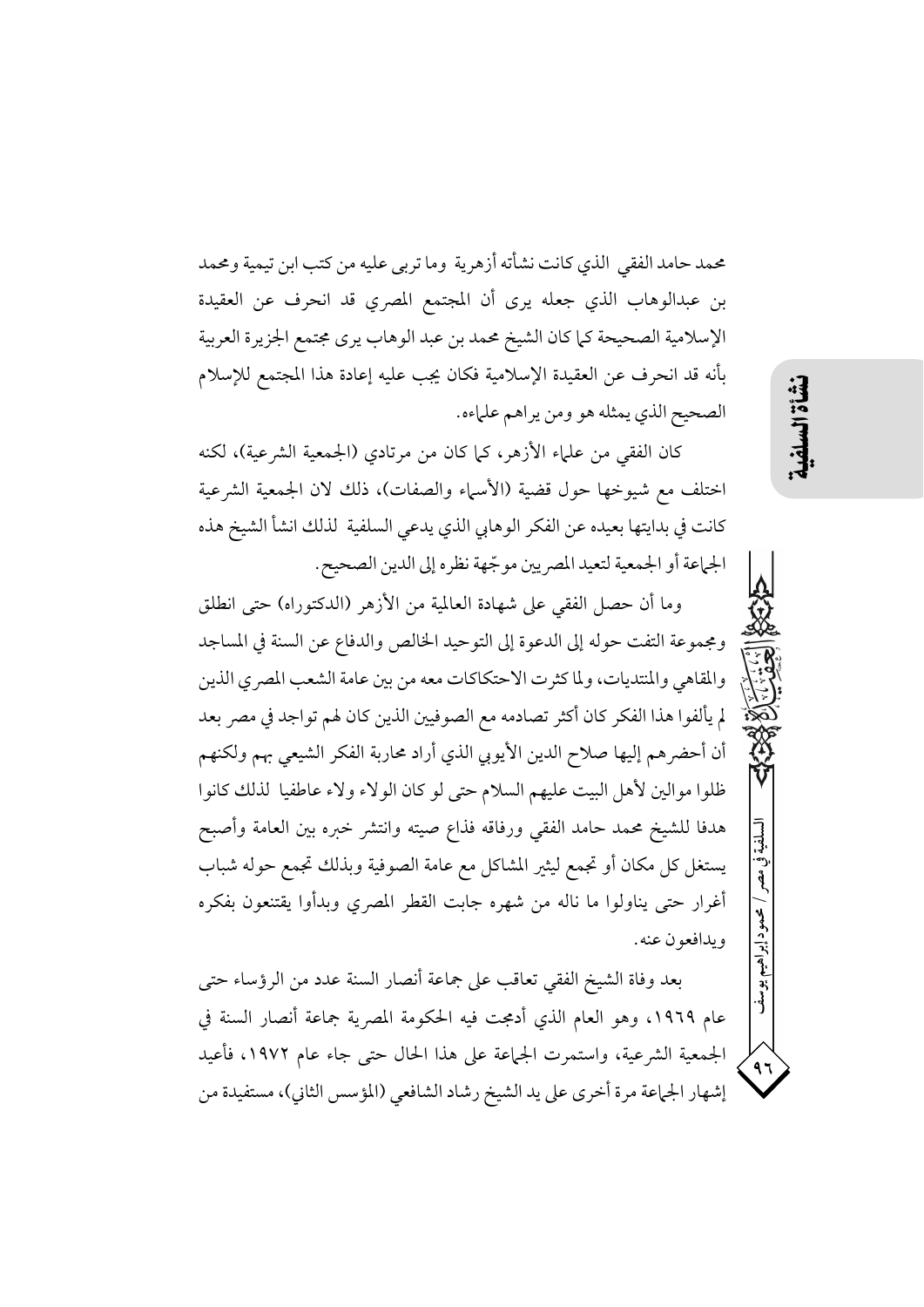أجواء حالة الانفتاح السياسي التي سمح بها الرئيس السادات. وينتشر أعضاء الجمعية في كل محافظات مصرٍ، ولها في مصرٍ قرابة مائة فرعٍ وألف مسجدٍ.

أهمّ الرموز: من الرؤساء الشيخ محمد حامد الفقي، عبدالرزاق عفيفي، عبدالرحمن الوكيل، رشاد الشافعي، محمد على عبدالرحيم، صفوت نور الدين.

ومن العلماء: الشيخ عبد الرزاق حمزة عضو هيئة كبار العلماء بالمملكة العربية السعودية سابقا، والشيخ أبو الوفا درويش رئيس فرع الجماعة بسوهاج، والدكتور محمد خليل هراس أستاذ العقيدة بجامعتي الأزهر وأم القرى، والشيخ محمد عبد الوهاب البنا المدرس بالحرم المكي، والشيخ عبد الظاهر أبو السمح إمام الحرم المكي ومؤسس ومدير دار الحديث الخبرية بمكة المكرمة.

وتمَّ تجميد نشاطها منذ ذلك الوقت وكان ذلك بسبب الموقف السياسي لآل سعود من الحكومة المصرية الذي كان عدائيا وصل لدرجة تحريض الولايات المتحدة الأمريكية على ضرب مصر لأنهم يبغضون جمال عبدالناصر .

ولما تولى أنور السادات كانت علاقاته بعرب الجزيرة جيدة قبل معاهدة كامب ديفيد كان قريبا منهم وذلك محاولة منه ومنهم لمحو كل آثار جمال عبد الناصر في ذلك الوقت تدخل الأستاذ محمد رشاد الشافعي عند أنور السادات عام ١٩٧٢ لإعادة الجمعية وفعلا أعيد إشهارها مرة أخرى فكما قلنا ونقول بان التيارات السلفية صنيعة السياسة تمحوها السياسة وتنشئها السياسة.

وبعد عودتها للنشاط وتوقف مجلة الهدى النبوى أصدروا مجلة التوحيد التبى لاتقلُّ حدة في تكفير جميع الطوائف المخالفة لهم من دون التعرض من قريب أو بعيد لظلم الحكام بل كانت السياسة تستخدمهم مطية مستأنسة كعادتهم منذ نشأتهم يكفرون من تسمح لهم السياسة بتكفيرهم.

العدد السادس / ذو الحجة / ٣٦٦ هـ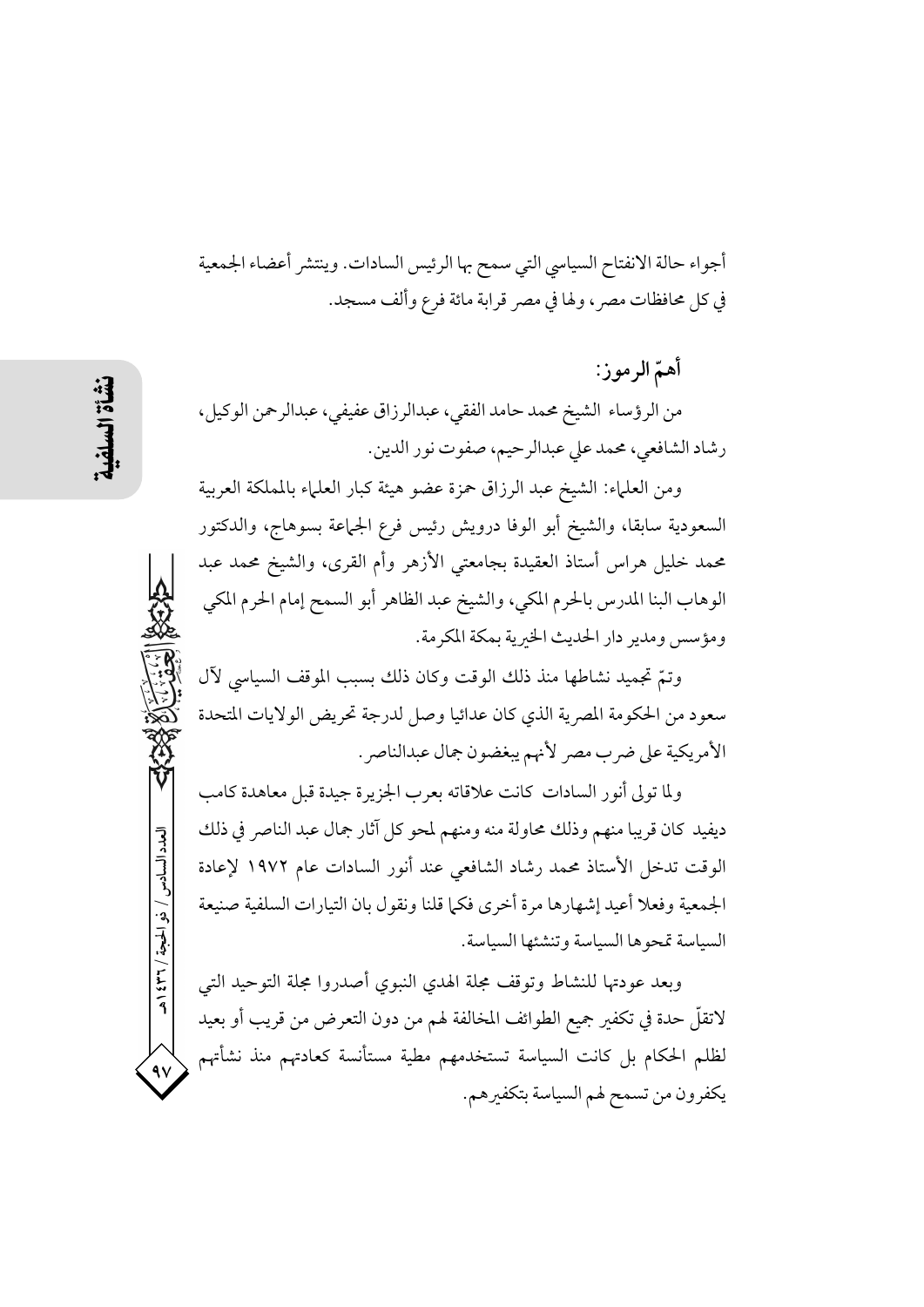وكانت أهداف هذه الجمعية كما أعلنتها:

الدعوة إلى التوحيد الخالص من جميع الشوائب، العودة إلى ربط الدنيا بالدين، الدعوة إلى إقامة المجتمع المسلم.

وكانت جمعية أنصار السنة المحمدية ومازالت تلعب الدور البارز في نشر الفكر السلفى الوهابي عن طريق منشوراتها سواء كانت تلك المنشورات مجلات أو كتب توزع مجانا أو دروس ومحاضرات للعديد من منظري السلفية الوهابية وخاصة من أبناء الجزيرة العربية التي تبنت هذا الفكر وقامت عليه سياستها تحميه وتدعمه بالمال والمواقف.

الهيكل الإداري للجمعية: ١- الرئيس العام وهو الذي ينتخب من قبل الجمعية العمومية. ٢ – الجمعية العمومية ويمثل فيها كل فرع للجمعية فردان فقط ماعدا القاهرة يمثلها خمسة عشر عضوا والإسكندرية ويمثلها سبعة أعضاء وذلك لأهميتهما وانتشار الفكر السلفى فيهما.

٣- مجلس إدارة الجماعة وهو الذي ينتخب من الجمعية العمومية للجمعية ويتكون من الرئيس ونائبه والوكيل والسكرتير العام وأمين الصندوق وعشرة من الأعضاء.

٤- الهيئة التنفيذية للجهاعة وهي المعينة من قبل مجلس الإدارة وتشمل إدارات : التخطيط والمتابعة الدعوة والإعلام والبحث العلمي والمشر وعات الدعوية والإغاثة والمالية والعلاقات العامة والفروع والشباب والشئون القانونية. ٥- المنهج.

نشأة الس

محمود إبراهيم يوسف

۹۸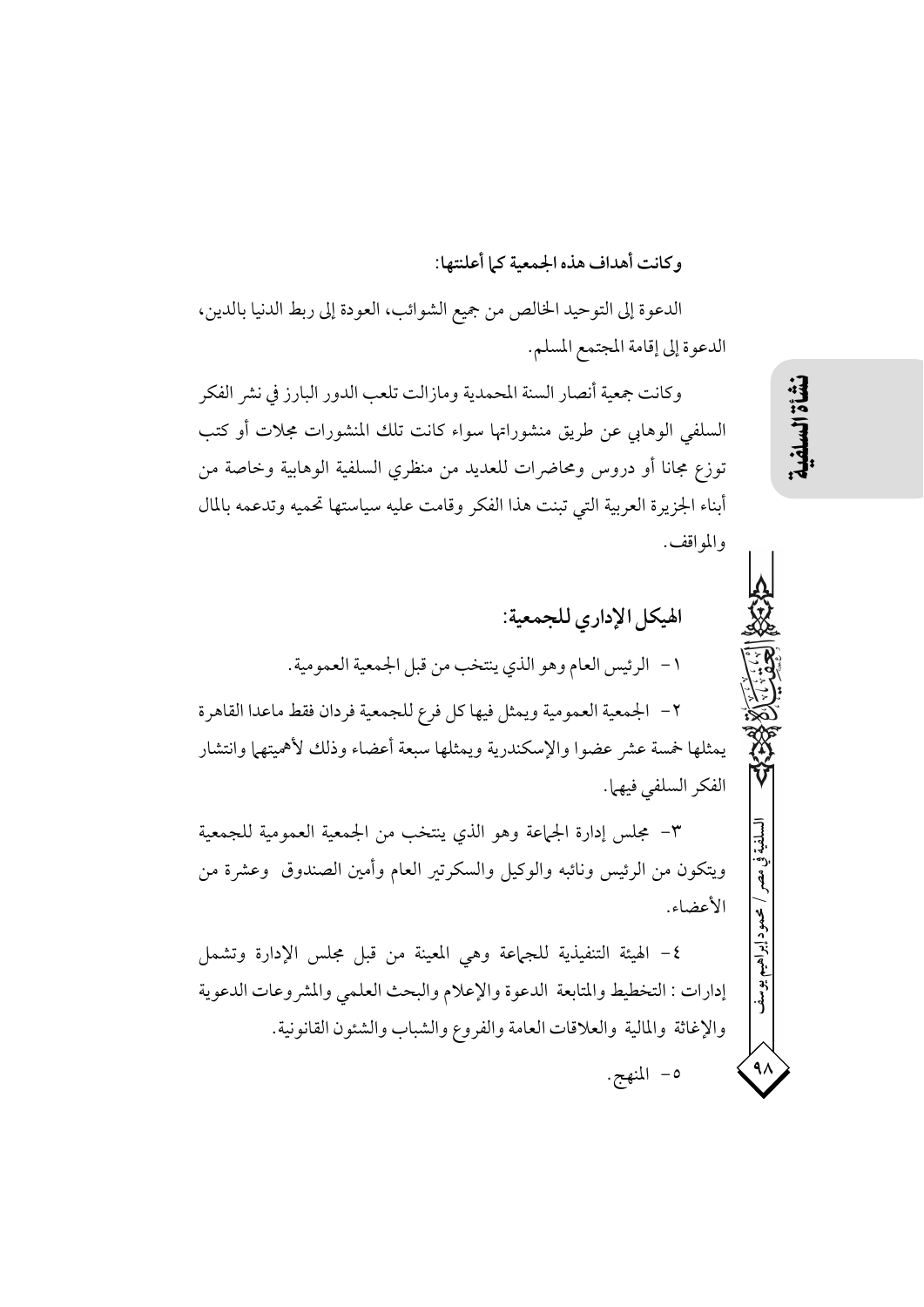العدد السادس / ذو الحجة / ٣٦ ٤ ٩ هـ

قامت هذه الجماعة على دعوة الناس إلى التوحيد الخالص المطهر من جميع أنواع الشرك؛ لأنهم يعتقدون أو بالأحرى يوهمون متبعيهم بان المسلمين قد انحرفوا عن عقيدتهم فيجب إعادتهم إلى العقيدة الصحيحة من وجهة نظرهم هم وكأنهم موحى إليهم بأنهم أهل الحق أو كأنهم الوحيدون الذين يملكون الحقيقة المطلقة للإسلام، والدعوة إلى صحيح السنة التي صححوها هم بل ضعّفوا كل من روى السنة وليس على ما عليه فكانوا الخصم والحكم في تعريف الصحيح والدعوة إلى إتباعه ولابد من أن يكون فهم هذه الروايات التي صححوها بمفهومهم يكون فهما بفهم سلفهم الصالح، وإرشاد الناس إلى نصوص الكتاب، والدعوة إلى مجانبة البدع والخرافات ومحدثات الأمور، وكان لابد من دس السياسة التي أقامت دعوتهم في الدين الذي يظنون أنّهم الوحيدون الذين يملكون حقيقته هم ومن اختاروه من السلف فقالوا بان الإسلام دين ودولة وهنا يجب أن يضعوا أيضا المعايير والمقاييس لمن يتولى رئاسة الدولة الذي يكون أمبرا للمؤمنين واجب الطاعة ومهما فسد أو انحرف يحرم الخروج عليه بمنهجهم ورواياتهم وتطبيق شرع الله بمفهومهم هم وسلفهم فقط ومن كان مختلفا معهم فهو على غير الإسلام كيف وهم خيرة أهل السنة والجماعة وهم يمثلون السلف المعصوم.

إما بالنسبة للنظام الديمقراطي الذي سيصلون من خلاله إلى الحكم فهو نظام كفر لا يؤمنون به لكنهم يستخدمونه وسيلة لحصول الحكم وتطبيق شرع الله كما يدعون فكانت غايتهم تطبيق شرع الله ووسيلتهم الديمقراطية التي هي كفر لأنها تجعل التشريع بيد الشعب.

وفي مجال أصول الدعوة، ترى الجماعة بأنه يجب على المؤمنين التوحد تحت رايتهم هم فالانضهام لأي جماعة أو فريق سياسي محرما إلا الانضهام لهم لأنهم يمثلون جماعة المسلمين ولا يوجد احد غيرهم يمثل الإسلام.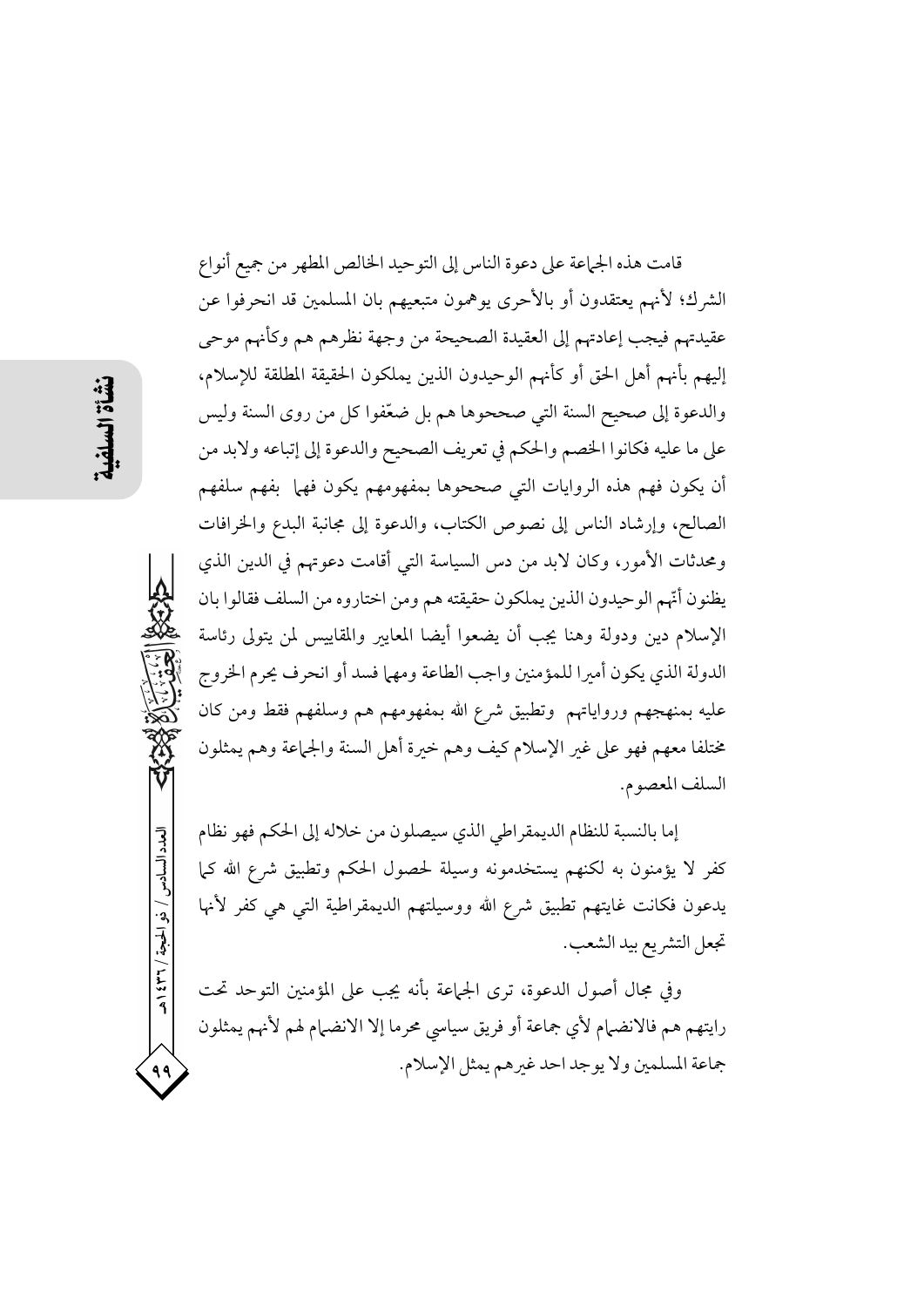و ترى الجماعة كما رأى محمد بن عبد الوهاب ومحمد بن سعود من قبل وكما رأى المتوكل من قبلهم بأنه لا يمكن بناء جماعة أو امة مسلمة إلا بعد نشر التوحيد ومحاربة أهل البدع وبذلك يكون حلالا قتال هؤلاء المبتدعة واخذ مالهم وأرضهم لإقامة الدولة المسلمة.

وترفض العمل المسلح ضد الحكومات وأي عمل يمكنه زعزعة الحكام ترفضه إلا أن لها أجنحة تقاتل الحكام وتحارب المسلمين لأنهم مبتدعة ويجب إعادتهم إلى الدين الخالص وإقامة دولة الإسلام الخالص.

كان للجمعية فروع تغطي جمهورية مصر العربية ثم توسعت إلى السودان وكثير من الدول الإفريقية لنشر الفكر السلفي عن طريق قوافل الإغاثة. و قد استقطبت هذه الجمعية كثيراً من علماء السلفية في مصر والعالم العربي.

فروع الجمعية:

■ الجمعية الشرعية لتعاون العاملين بالكتاب والسنة المحمدية: نشأتها:

أنشئت هذه الجمعية عام ١٩١٢ في مصر في القاهرة أنشاها الشيخ محمود خطاب السبكي وتعدُّ الأن من أكبر الجمعيات السلفية خارج المملكة السعودية وقد انتشرت انتشاراً واسعاً في العالم الإسلامي بفضل الأعمال الخبرية وتىرعات أهل الخليج لها وكذلك تبرعات غالبية أثرياء العالم الإسلامي نظراً لغطائها الخيري المنتشر في معظم البلدان.

وعلى الرغم من أن الشيخ محمود خطاب السبكي يفترق كثيرا عن النهج الوهابي السلفي إلا أن المملكة السعودية سيطرت على توجهات الجمعية بعد ذلك 川道益

إبراهيم يوسف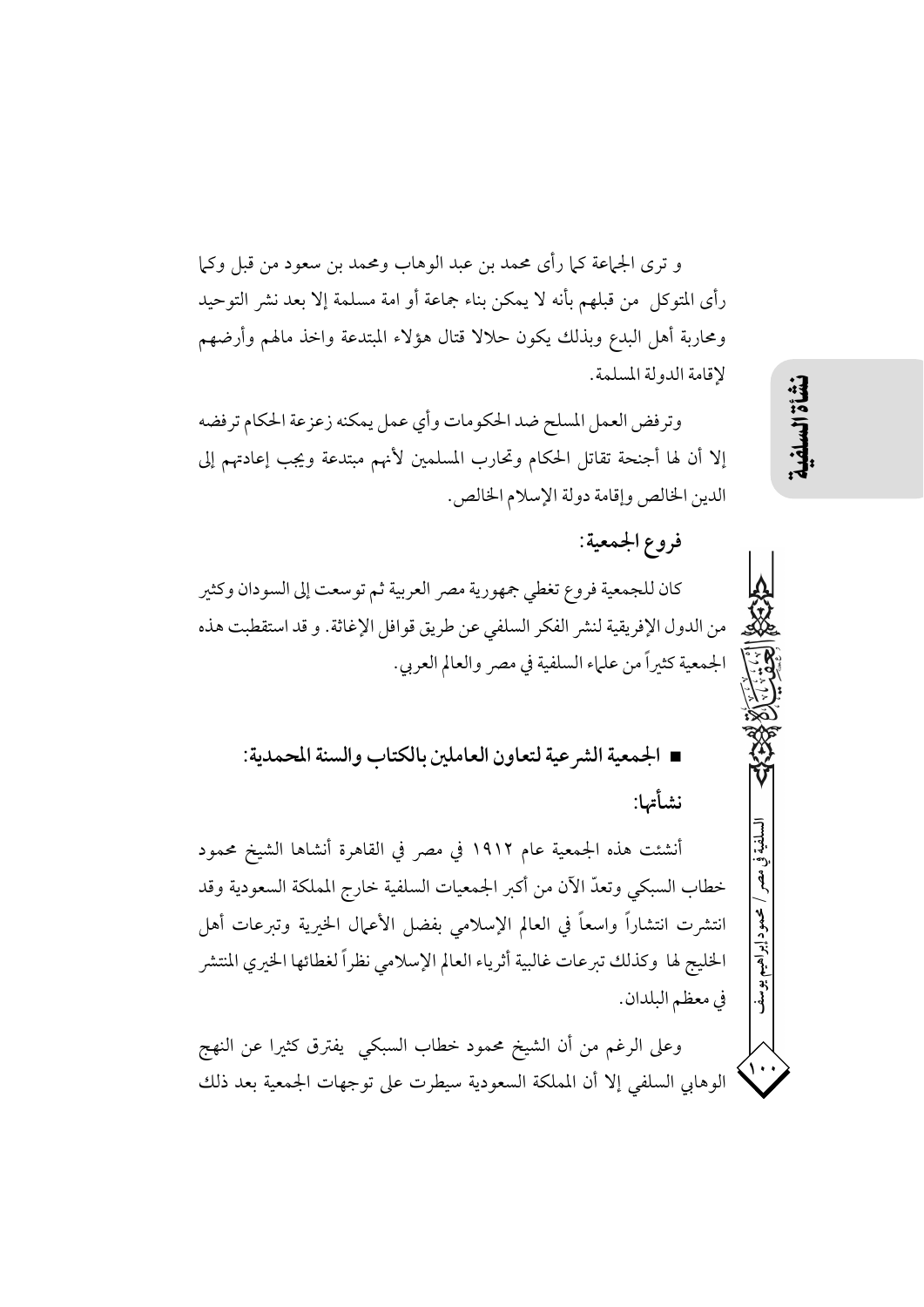بفضل الإغداق بالأموال التي تساعد الجمعية على الانتشار واتساع رقعة القوافل الاغاثية ومن خلالها تم نشر الدعوة السلفية.

و كان لهذه الجمعية مسارات متوازية بدأت بالمسار الدعوى من خلال الخطب وتوزيع الكتب المجانية والأشرطة الصوتية لعلماء السلفية وانشات معاهد لإعداد دعاة على نهجها حتى تحكم قبضتها على مساجد أقيمت ثم تبرع بها أصحابها للحمعية.

المسار الثاني والأهم هو الدعوة من خلال العمل الخيرى وقوافل الإغاثة التبي امتدت داخل مصر وخارجها بفضل المال المتدفق من الخليج ومن بعض المتبرعين في مصر وغيرها من البلدان الإسلامية.

المسار الثالث الدعوة العملية من خلال إقامة دور حضانة ومراكز طبية ومراكز رعاية الأيتام يتم من خلالها الترويج لفكر الجماعة وتحسين صورتها وأيضا تحسين نظرة المجتمعات للجمعيات السلفية وكذلك رعاية الطلبة الوافدين للتعليم في الأزهر الشريف رعاية تجعلهم خبر سفراء لها في بلادهم.

و قد تناوب على رئاسة الجمعية كثير من العلماء المشهورين بعد مؤسسها الشيخ محمود محمد خطاب السبكي، وبعده ابنه الشيخ أمين محمود خطاب السبكي، ثم حفيده الشيخ يوسف أمين محمود خطاب السبكي، ثم الشيخ عبد اللطيف مشتهري، ثم الشيخ محمود عبدالوهاب فايد، ثم الشيخ فؤاد على مخيمر ، ثم الشيخ محمد مختار المهدى. وتعدُّ الجمعية الشرعية من أكبر مؤسسات السلفية في مصر انتشارا ونجاحا نظرا لأنها سارت في مسارات متعددة فأقامت مؤسسات ضخمة يصعب التقليل من شأنها في النواحي الحخدمية سواء كانت الطبية منها أم الاجتماعية لذلك نجد الدولة يصعب عليها فعليا السيطرة عليها رغم أنها قانونيا مثل جميع الجمعيات الخيرية في مصر تخضع لوزارة التضامن الاجتهاعي إلا أن تغلغلها وحاجة معظم فقراء المجتمع لها كان وما زال له التأثير القوى في نشر الفكر السلفى على مدى قرن من الزمان.

العدد السادس / ذو الحجة / ٣٦٦ هـ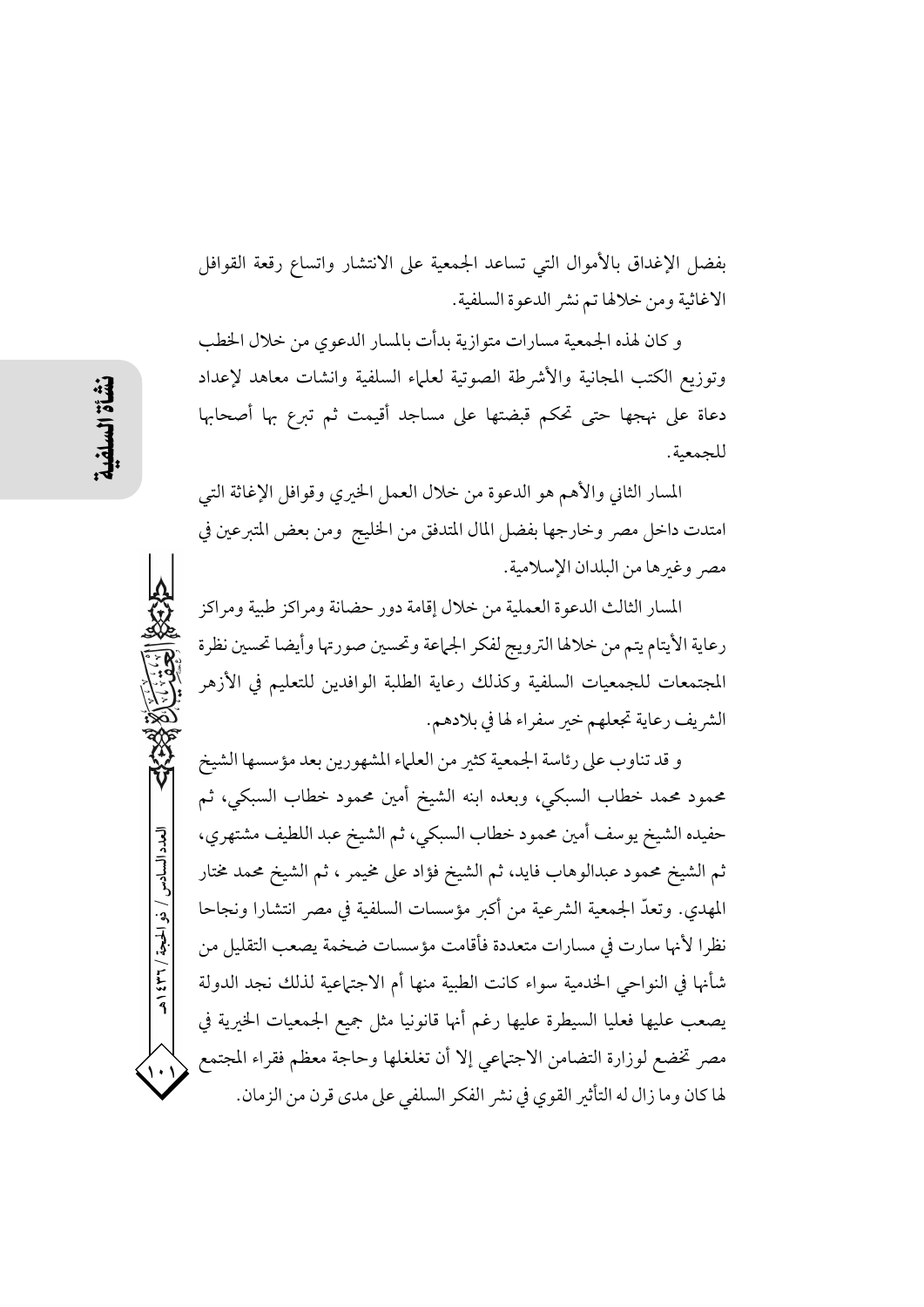■ السلفيون المستقلون:

#### النشأة:

السلفيون المستقلون يمكننا تسميتهم بهذا الاسم تجاوزاً أو تفريقاً لهم عن السلفيين الذين ينتمون لمنظمات سياسية معروفة ومشهورة ورسمية وهم امتداد للسلفية المصرية المتأثرة بالسلفية في العالم الإسلامي وقد مثله عدد من المجموعات والجمعيات منذ بدايات القرن العشرين مثل جمعية الهداية التبي قادها الشيخ محمد الخضر حسين، وكانت تقوم كغيرها من التيارات السلفية على ما افترضوه إسلاما حقيقيا وما هو إلا أمور ظاهرية، وكانت تقوم على الدعوة إلى الاهتمام بالظاهر في المسائل المتعلقة بشكل الملابس واللحية وشعر الرأس والحجاب، وغيرها من هذه الأمور. ثم امتد هذا التيار إلى سبعينيات القرن الماضي متأثرين أيضا بالتيارات السلفية القادمة من المملكة السعودية، لكنهم لم يجمعهم تنظيم معين ولا يسعون لذلك، ولا يجمعهم إلا شيخ يتتلمذون على يديه، ويلتفون حوله حتى كونوا عددا من المجموعات تلتف حول عدد من المشايخ.

أهم الرموز:

أشهر هذه المشايخ وأكثرهم شعبية هو أسامة عبد العظيم أستاذ أصول الفقه بجامعة الأزهر، ويقال إن أتباعه يزيدون عن مائة وخمسين ألفا من النشطاء منتشرين في معظم أنحاء مصر ، ويعدُّ الشيخ محمد مصطفى الدبيسي ثاني أهم رموز هذا التيار، ويعد بمثابة النائب لأسامة عبد العظيم.

المنهج:

يؤمن هذا التيار بالتغيير القاعدي حتى تتاح لهم الفرصة للوصول للحكم وهو رأس الهرم السياسي في الدول التي يقيمون بها أو يريدون السيطرة عليها لذلك نشأة المه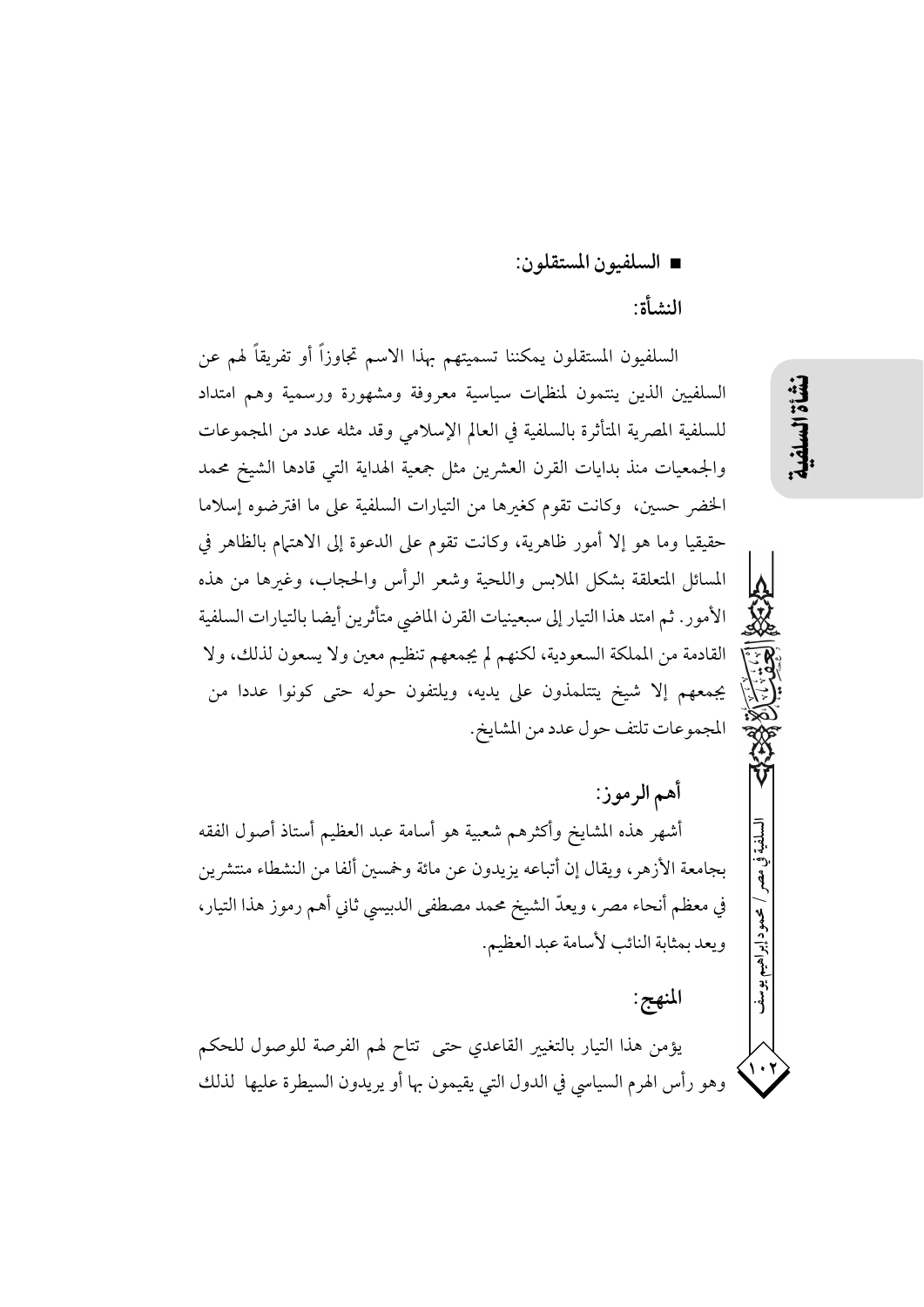هم يصلحون الأفراد وعيونهم تتطلع إلى كرسي الحكم الذي من خلاله سيمكنهم تطبيق فهمهم للشريعة الإسلامية أو إن شئت قلت شريعتهم هم بفهمهم لتحقيق أهدافهم، ثمّ إنّ شأنهم كشأن باقي الفصائل السلفية يتخذون من تنقية الدين من البدع مظهرا للوصول لتقبل الناس لهم الانقياد تحت إمرتهم فمن من الناس لا يريد تنقية الإسلام من البدع، وبدأت تتطور وسائل هذا التيار في نشر الدعوة من الخطابة وإلقاء الدروس إلى الدخول في الفضاء الإلكتروني والإعلامي ثم التغلغل في الجامعات والمؤسسات الاغاثية.

التبايز ات:

لا يؤمن هذا التيار بالعمل الجماعي التنظيمي، حتى لا يغضب الساسة الذين لا يزعجهم إلا العمل المؤسسي الذي ينافسهم وربيا يزيحهم عن الحكم كما أنه لا يشتغل بالسياسة ۖ لأنهم يرون أنَّ الاشتغال بالسياسة يكون بعد التمكين ليفرضوا سياستهم هم بفهمهم هم لكن هناك من أكد أن رموز هذا التيار يبدون آراءهم في الشأن السياسي في جلسات سرية لأتباعهم المقربين، ويقتصر كلامهم السياسي على شرح تصوراتهم للواقع السياسي ومشكلاته، ويعتبرون هذا الكلام من الأسرار التبي يكون من المحظور على الجميع إذاعتها خارج نطاق الذين حضروا هذه الجلسات، وقيل أيضا إن أكثر هذا التيار لا يهانع من المشاركة في التصويت في الانتخابات النيابية وغيرها من أنواع الانتخابات لدعم محاولات الإصلاح، وهم في ذلك يتفقون مع أنصار السنة وجماعة الإخوان المسلمين.

■ آخر مراحل السلفية في مصر : النشأة: بعد تولي أنور السادات الحكم كان للتيار اليساري الشيوعي قوة في الشارع

العدد السادس / ذو الحجة / ٣٦ / ٤٣٩

 $\cdot$ r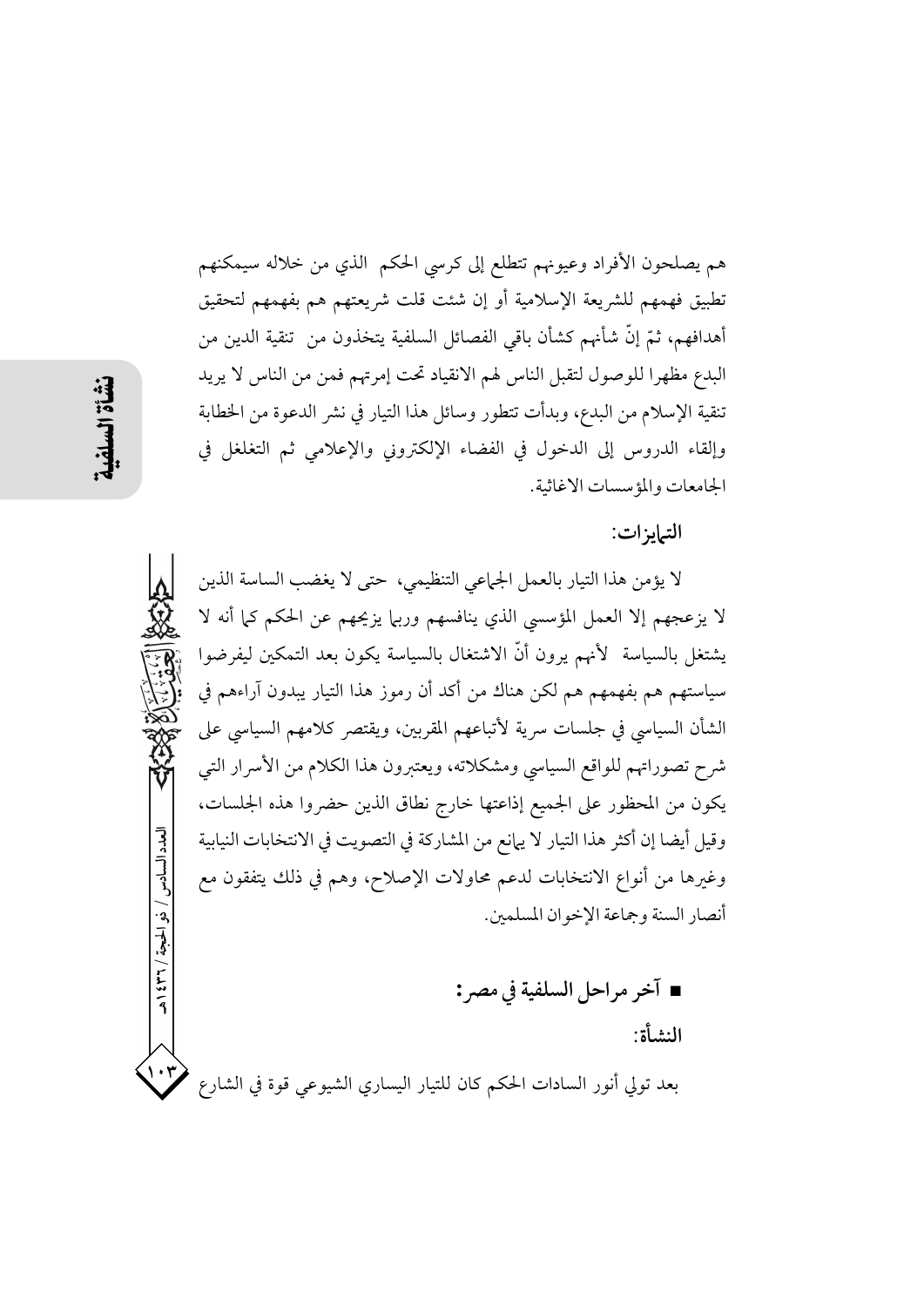يسيرون على طريق جمال عبد الناصر الذي حكم مصر ونشر وقوى التيارات اليسارية فيا كان من أنور السادات حتى يمكنه الظفر بقيادة المجتمع من دون نزاع من أتباع عبدالناصر أو مجلس قيادة الثورة الذين كانوا يرون أنفسهم أحقَّ بالحكم منه، منح أنور السادات الحرية للتيارات السلفية بل واخرج من السجون كل من كانوا محبوسين في عصر جمال عبد الناصر وصنع على أيدي مباحث امن الدولة الجماعة الإسلامية وبإذن من الدولة بلغ النشاط الطلابي للإسلاميين في الجامعات ذروته، وظهر ما وصف بالصحوة الإسلامية على يد ما كان يعرف بالجماعة الإسلامية التي ذهب معظمها للانضبام إلى جماعة الإخوان المسلمين، إلا أن نفرا من هؤلاء الطلبة في جامعة الإسكندرية على رأسهم محمد إسهاعيل المقدم رفضوا الانضهام لجماعة الإخوان المسلمين متأثرين حينها بالمنهج السلفي القادم من الجزيرة العربية، وذهبوا ليكونوا نواة لدعوة سلفية أخذت في النمو بعد انسحاب الطلاب المتأثرين بالمنهج السلفى من الجماعة الإسلامية التي كان قد أحكم الإخوان قبضتهم عليها، وبدأ التنافس شديدا بين هؤلاء الشباب السلفيين والإخوان على ضم الطلاب والسيطرة على المساجد، وبلغ ذروة الصدام عام ١٩٨٠، على أثره قرر هؤلاء السلفيون العمل بطريقة منظمة، فكونوا ما يشبه باتحاد الدعاة، ثم أطلقوا على أنفسهم بعد ذلك اسم (المدرسة السلفية)، وأصبح محمد عبد الفتاح (أبو إدريس) قيم هذه المدرسة أسوة بالمدارس العلمية التي كانت قائمة في عصور الازدهار في التاريخ الإسلامي، ورفضوا لفظ الأمير؛ لاعتبارهم أنه يقتصر على إمارة الدولة.

وبعد عدة سنوات من العمل الحركي والجماهيري أطلقوا على منظمتهم (الدعوة السلفية) بعد انتشارهم في كل أنحاء مصر، وكثرة أتباعهم الذين يقدرون بمئات الألاف، لكنهم يشتهرون بمسمى هو (سلفيو الإسكندرية). لسلفية في مصر

/ محمود إبراهيم يوسف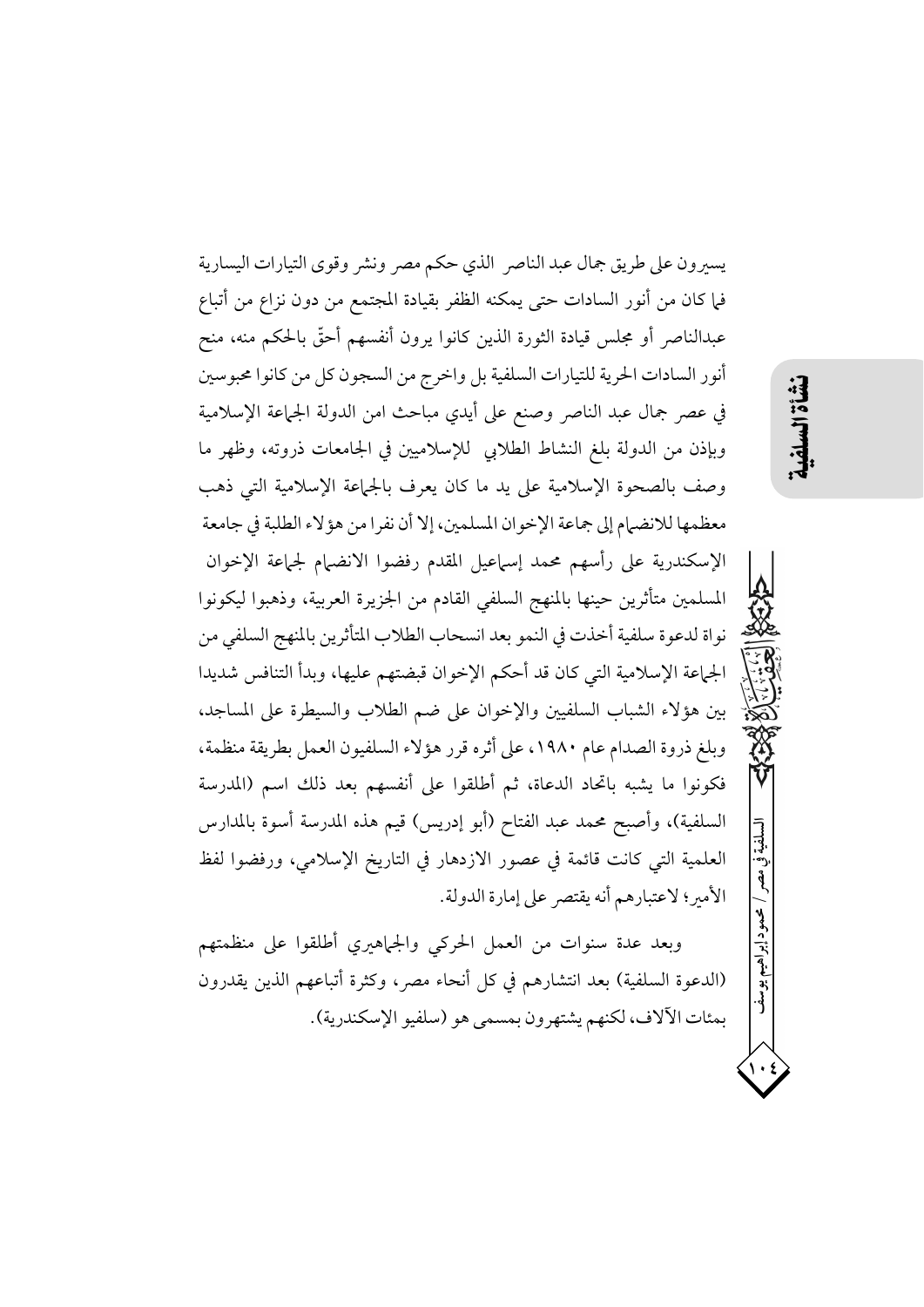الرموز:

ومن رموزهم: محمد إسماعيل المقدم، وأحمد فريد، وسعيد عبد العظيم، ومحمد عبد الفتاح، وياسر برهامي، وأحمد حطيبة، ومحمود عبد الحميد، وأبو إدريس، كما ينتمي الثلاثي الشهير: محمد حسان، ومحمد حسين يعقوب، وأبو إسحاق الحويني، إلى مدرسة الدعوة السلفية، وإن غلب عليهم الجانب العلمي الوعظي، ومراعاتهم لمقتضيات العمل في الفضاء الإعلامي.

## المنهج:

يدعو هؤلاء السلفيون إلى العودة لأخذ الإسلام من أصليه: الكتاب، والسنة، بفهم السلف الصالح من الصحابة والتابعين، ويهتمون بمسائل التوحيد وتصحيح العقيدة، والنهى عن البدع والخرافات، ويدعون كل من التزم بهذا المنهج إلى الاجتهاد في طلب العلم الشرعي؛ حتى يتسنى للمسلم معرفة الأوامر والنواهي في الفروض والسنن والواجبات، كما يهتمون بكتب التراث، ونقولات الأئمة من أصحاب المذاهب والفقهاء وبخاصة ابن تيمية وابن القيم ومحمد بن عبد الوهاب وبالتأكيد أحمد ابن حنبل ليكون لديهم منظومة متكاملة من علماء السلفية ليسيروا على نهجهم.

وبعد أن يتمكنوا من نشر دعوتهم بين عامة الناس ويلتف الناس حولهم يبدؤون مرحلة جديدة هي مرحلة التمكين حيث يعلن المؤمنون انفصالهم عن الحكام الذين لا يحكمون بها أنزل الله، ويعلنون أن هؤلاء الحكام على باطل، وينذرون الحكام وأعوانهم بالرجوع عن باطلهم، وإلا سيواجهون جهادا إسلاميا من أهل الحق، ويطالب كل المسلمين بتحديد موقفهم بشكل واضح إما مع أهل الحق، وإما مع أهل الحكم، وهنا حكمهم هو حكم أهل الباطل.

و في حالة إذا ما رفض الحكام الالتزام بالإسلام بعد الإنذار السابق فحينئذ يجاهدهم أهل الحق وهم السلفيون ؛ لأن الصفوف في هذه الحالة ستكون قد تمايزت،

العدد السادس / ذو الحجة / ٣٦٦ هـ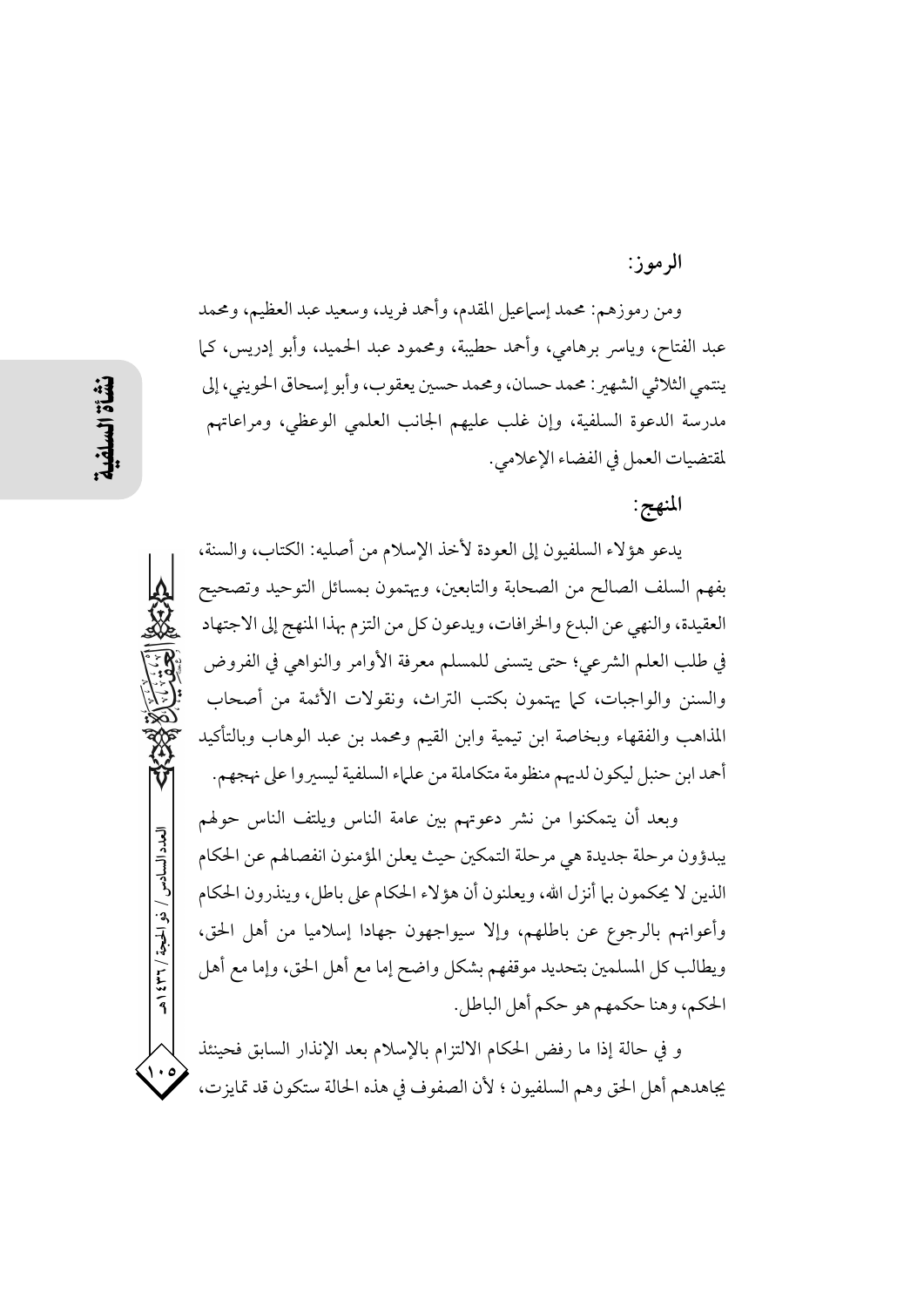فصار بعض الشعب مع الحق وبعضه مع الباطل، وهنا سيكون الفريقان المتصارعان واضحين لا لبس فيهما، فلا يقع ضحايا لا علاقة لهم بالصراع، بل يكون أي إنسان إما مع هذا الفريق أو ذاك.

التبايزات:

يؤمن أصحاب مدرسة الدعوة السلفية – كما يؤمن أنصار السنة المحمدية– بالعمل الجماعي التنظيمي العلني، لكن أصحاب الدعوة السلفية يرفضون العمل من داخل مؤسسات الدولة الرسمية؛ ولذا فهم يرغبون في إنشاء تنظيم علني لكن لا يخضع لإشراف الدولة لسببين:-

الأول: لأنهم يعتبرون أنَّ مؤسسات الدولة غبر إسلامية، والعمل تحت لوائها يعد بمثابة دخول للعبة السياسية التي يرفضون المشاركة فيها.

والثاني: أنهم لا يودون الخضوع للرقابة الأمنية، ولا للتوجيهات الحكومية في ممارستهم لدعوتهم.

وبالفعل أنشأ سلفيو الإسكندرية تنظيها كاملا، له فروع ومسئولون، وذو آلية ونظام صارم وظلُّوا يعملون تحت سمع وبصر الأمن يسمح لهم بالتوسع طالما هم ملتزمون بعدم الخوض في السياسة وعدم الإعلان عن تكفير الحكام ثم لما قويت شوكتهم وظنوا أن الدولة ستضطر للسهاح لهم بالتغلغل في المجتمع المصري وبعد أحداث الحادي عشر من سبتمبر تم التضييق عليهم ومحاولة تفكيك التنظيم إلا أنهم في بداية الأمر حاولوا البقاء بتنظيمهم مع الإدارة السياسية ولكن عرض عليهم اتفاق من الأمن بحل هذا التنظيم وعدم التواصل بين خلاياه أو الاعتقال والتفكيك بالقوة ومنع السلفيين تماما فاختاروا كعادتهم مهادنة الحكام حتى تتاح لهم الفرصة مرة ثانية وتم حل التنظيم وسمح لهم بالدعوة في بلدانهم ومدنهم دون السفر إلى خارجها. 道益

إبراهيم يوسف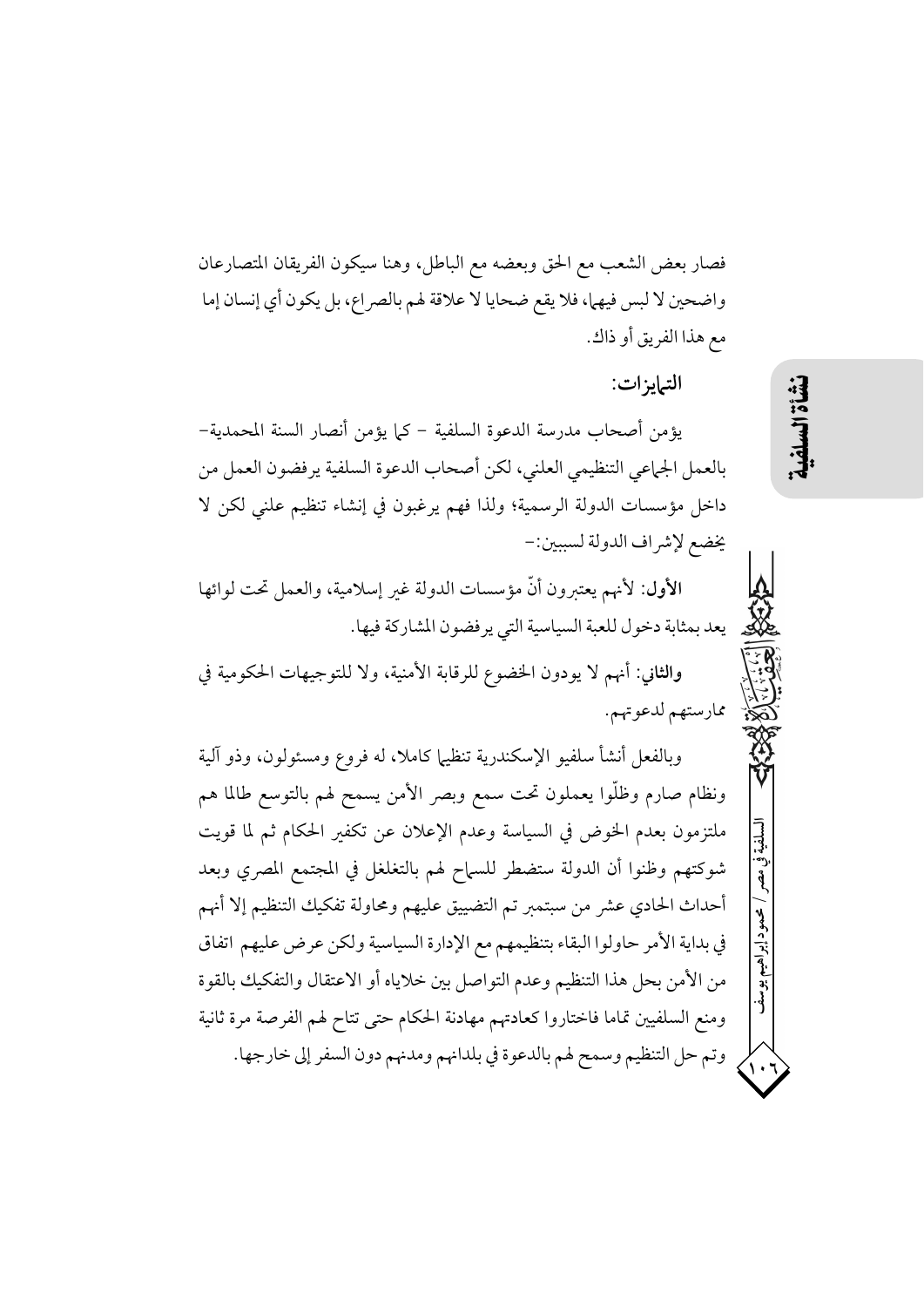#### ■ الحر كة السلفية الحامية المدخلية:

كما أثرت الدعوة السلفية في مراحلها الأولى والمتعددة في مصر وتأثرت بها كذلك أثرت السلفية الجامية المدخلية القادمة من المملكة العربية السعودية موطن ومنشأ السلفية الوهابية في مصر، وكان لها منتسبون كثر ربها أكثر مما وجد في بلاد المنشأ.

وكان وضوحها أوقف الصراع بين السلطة والتيارات الإسلامية فكانت السلفية الجامية المدخلية هي طوق النجاة للحكام كما كانت سالفتها الوهابية وغبرها من المراحل الأولى لها وكان ومازال أكثر ما يميزها هي وضوحها في التزامها بالمنهج السلفي الحقيقي دون مواربة أو مواراة فكانت مع الحاكم مهما كان ظلمه وطغيانه على مر العصر ً منذ العصور الأولى لها إلى العصور المتأخرة ۖ وقد ظهرت بوضوح شديد عندما قام احد شيو خها الشيخ محمود عامر بالتكفير الصريح لمن يخالف الرئيس محمد حسني مبارك رغم انتشار ظلمه وقيام جميع المصريين ضده فقد أفتى بكفر من يخرج عليه أو يترشح ضده وكان وقتها الدكتور محمد البرادعى الرئيس السابق لوكالة الطاقة النووية التابعة للأمم المتحدة عندما عاد إلى مصر وطالب بإصلاحات سياسية ونسج على منواله مجموعة ممن ينتمون لهذا التيار في بلاد كثيرة كان أهمها المملكة العربية السعودية فقد كفروا كل من يخرج على ولي الأمر الذي هو الملك المتولي عليهم.

المشرأة

التيار السلفى المدخلي في مصر هو امتداد للتيار السلفى المدخلي في المملكة العربية السعودية والذي نشأ في ظروف سياسية غاية في الصعوبة فاستغلوا هذه الظروف أفضل استغلال حيث كان غزو صدام حسين للكويت وضرورة الاستعانة بالأمريكان والغرب عموما لإنقاذ المملكة السعودية وجاءت قوات أجنبية فى بلاد الحرمين تدافع عنها وتقتل المسلمين في العراق.

العدد السادس

/ ذو الحجة / ٢٦١؛ ١ هـ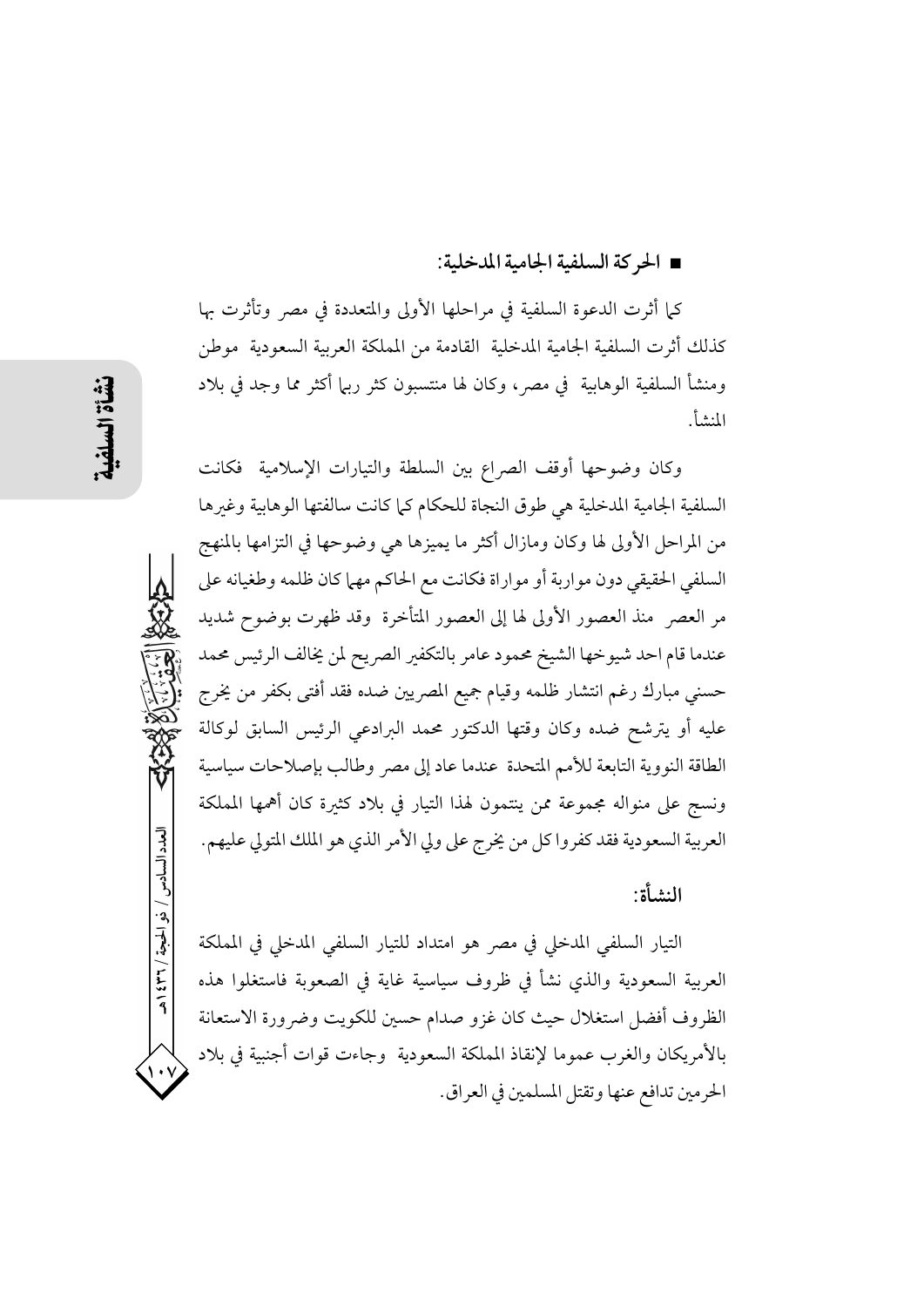ولكنها السياسة التي تمتطى رجال الدين كعادتها فهم دائها نعم المطية المطيعة لهم الطامعة في فتات يرميها لهم الساسة ۖ وبالفعل ظهرت أصوات تحرم الاستعانة بالكافر لقتال المسلم ولما تعاطف الناس مع هذه الأصوات كان لابد من إيقاظ الأصوات الأخرى التي كان لها سوابق كثيرة في هذا المضيار ولابد من مرجعية سلفية من الكتاب والسنة تبرر هذا الغزو الذي تقوم به الدول الكافرة للعراق المسلمة حتى يخمد صوت المعارضين فظهرت السلفية ثانية لتنقذ الحكام من براثن الجماهير وبمرجعية من القرآن والسنة النبوية وكانت السلفية في ذلك الوقت باسم الجامية نسبة لمحمد أمان الجامي الإثيوبي الأصل، وهو المؤسس الحقيقي لهذا التيار، ويلقبون أيضا بـ"المدخلية" نسبة إلى ربيع بن هادي المدخلي وهو أحد رموز هذا التيار في المملكة العربية السعودية.

المنهج:

نشأة الس

سلفية

d

حمود إبراهيم يوسف

لم يختلف المداخلة عن غيرهم من التيارات السلفية غير الجهادية الأخرى في اعتقادهم بعدم الخروج على الحاكم المسلم، وإن كان فاسقاً، و لكن المداخلة يزيدون عليهم في أنهم يحرمون حتى ً معارضة الحاكم أو نقده أو تقديم النصح له في العلن لكن يجب نصح الحاكم في السر والسكون عن الكلام عن ظلمه في العلن ويعتبرون ذلك أصلا من أصول عقيدة أهل السنة والجماعة، ومخالفة هذا الأصل يعدُّ خروجا على الحاكم المسلم ويجب قتال من يفعل ذلك وقتله ويجوز للحاكم قتله، كما أن المدخلية تجد أنَّ الاعتراف بالحاكم والولاء له وحده ۖ لا يكفي بل يجب الاعتراف والانقياد لكل مؤسسات الدولة وبخاصة المؤسسات الدينية فيجب على المسلم وجوبا شرعيا الالتزام بها يفتي به مفتي الحاكم أو مؤسساته الدينية كالأزهر أو لجنة كبار العلماء ومن يخالف ذلك يعد من «الخوارج».

كما تتهايز المدخلية عن غيرها من التيارات السلفية في أنها تعتبر أن الجماعة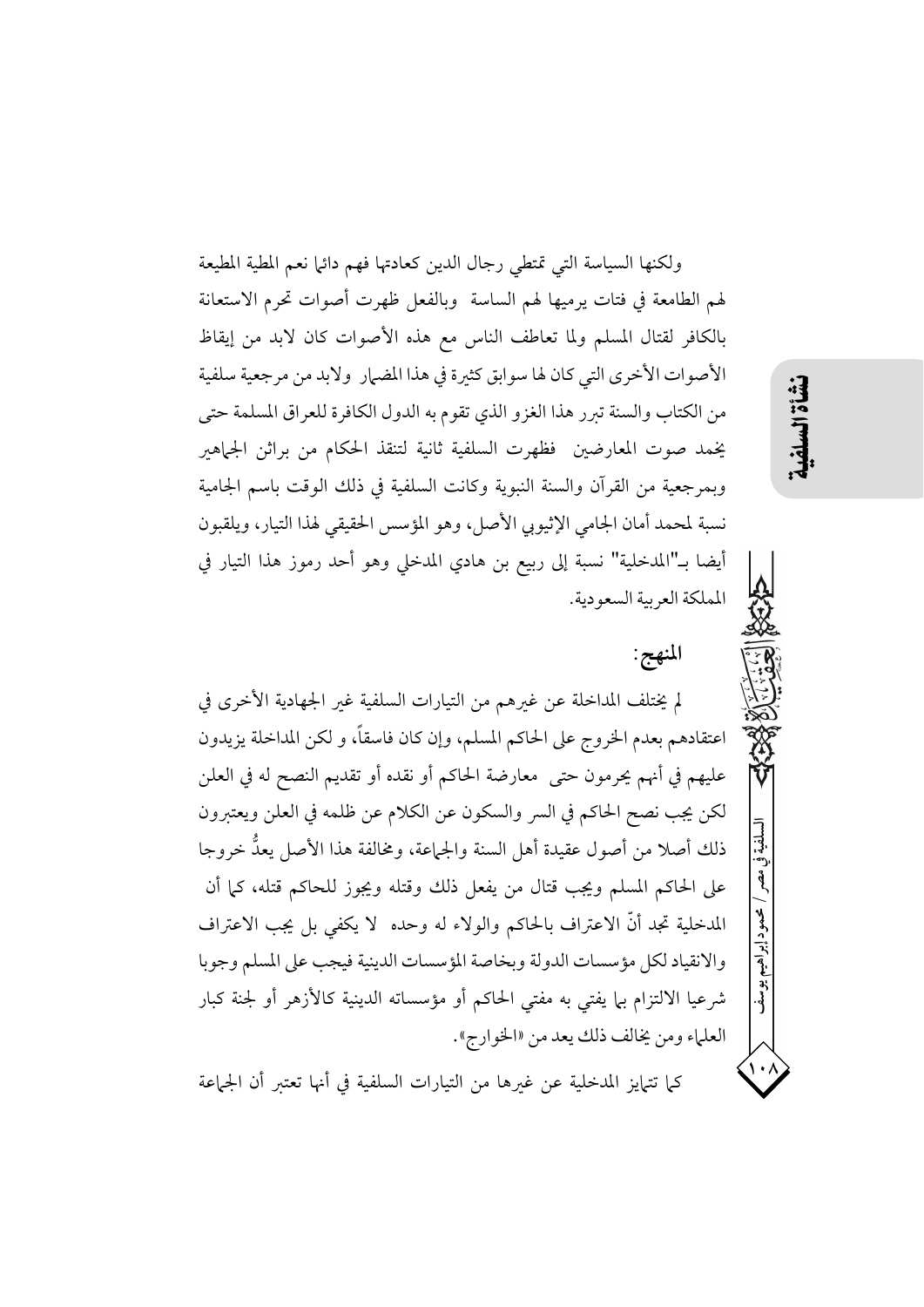المسلمة هي الدولة والسلطان والملك أو الرئيس أو أي حاكم مهما كانت طريقة حكمه وكيفية وصوله للحكم هو فقط مع مؤسسات الدولة يمثلون جماعة المسلمين ومن يكون جماعة وتيار أو حزب يكون خارجا على جماعة المسلمين وخارجيا يجب قتاله ويجب على الحاكم قتالهم وقتلهم.

ويعتبر المداخلة أن الحكم بيا أنزل الله أمر فرعي، وليس أصلا من أصول العقيدة، وبذلك فإن من يحكم بغير ما أنزل الله ويشرع القوانين الوضعية لا يكون قد ارتكب ناقضا من نواقض الإسلام بأي حال من الأحول. إلا إذا أعلن صراحة بان أحكامه أفضل من أحكام الله.

# وأبرز رموزها:

محمود لطفي عامر، أسامة القوصي، محمد سعيد رسلان، طلعت زهران، أبوبكر ماهر بن عطية، جمال عبد الرحمن، على حشيش، عبد العظيم بدوي.

### اتفاقهم في الإقصاء:

كما هو ديدن جميع التيارات التكفيرية الاقصائية التي انبثقت عن جهل بالدين القويم واتخذت من منهج الخوارج أساسا في الحكم على غيرها والحكم على أنهم الفرقة الوحيدة الناجية نجد أن المداخلة يعتبرون أنهم الطائفة المنصورة، وأن منهجهم هو منهج أهل السنة والجماعة؛ ولذا فهم يتصفون بالحدة في نقدهم لمخالفيهم ويتطاولون على جميع الرموز الدينية لعلماء السلفية الذين لا يتفقون معهم في المنهج الذي هو مدارات الحكام وعدم الخروج عليهم بل وتكفير من يدعو لنقدهم علنا أو فضح ظلمهم لان ذلك كما يدعون يخالف الدين الإسلامي الذي أمر ومازال يأمر بمحاربة الظلم والوقوف في وجه الظالم أينها كان وعدم اتخاذ الظالمين أولياء وهم في ذلك يحتسبون الأجر عند الله؛ لأنهم يعتبرون كشف زيغ من خالفهم هو عمل

العدد السادس / ذو الحجة / ٣٦٦ هـ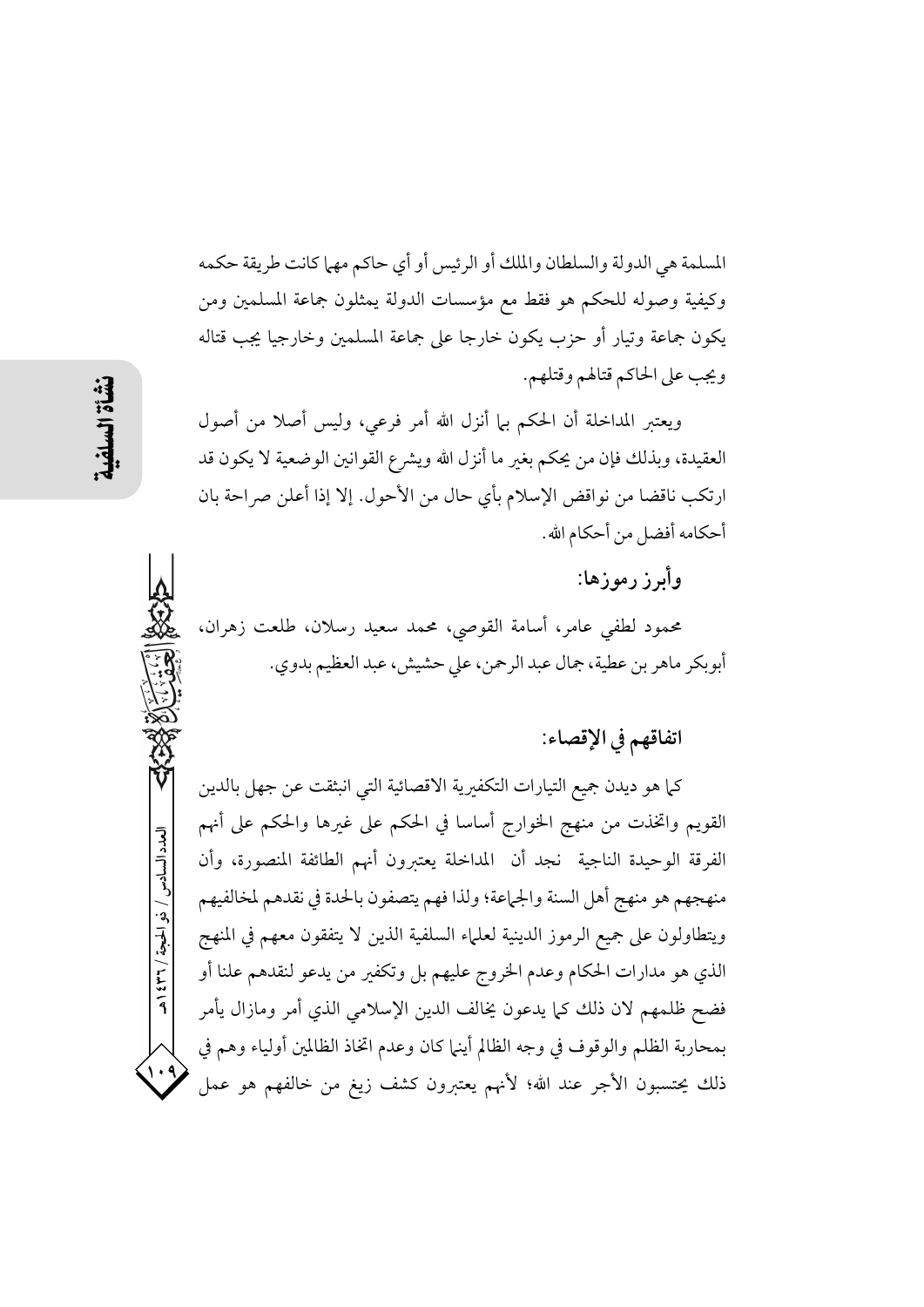مأجورون عليه من الله وكل من خالفهم هو زائغ عن طريق الحق وكان الله قد أوحى إليهم بأنهم على الحق، وقد اشتدَّ الشيخ محمد سعيد رسلان على جميع رموز السلفية الحركية وجرحهم بل وسخر من فهمهم وسفه عقولهم وكثيرا ما يصفهم بأنهم دعاة فتنة.

أمَّا محمود لطفي عامر فقد نذر نفسه للهجوم على رموز السلفية العلمية، وسلفيي الإسكندرية في خطبه وشرائطه التي توزع في مساجد يسيطرون عليها وبعض الكتيبات التي تباع أمام هذه المساجد وتوزع على مريديه ووصف عامر: محمد حسان، ومحمد حسين يعقوب، ومحمد إسماعيل المقدم بأنهم «قوم مراوغون مخادعون يريدون طمس الحقائق بزيف العو اطف والتعصب والهوي».

السلفية المصرية بعد ثورة يناير:

عاشت السلفية في مصر قرنا من الزمان تقدّم رجلاً وتؤخر أُخرى لا تريد عملاً غير مضمون العواقب فقد وقفوا على مر قرن من الزمان يلعبون مع السلطة لعبة القط والفأر فأحياناً تسمح لهم السياسة وبالظهور والكلام بحرية في كل شيء إلا السياسة، من الممكن أن يكفروا المجتمع أو يمدحون نهاذج في بلدان أخرى لكن كل هذا بغطاء وحراسة من الأمن ومن الساسة ودخل بعضهم معترك السياسة على أمل التمكين فهم يتمسكنون حتى يتمكنوا فاستخدم بعضهم لعبة الديمقراطية تقية حتى يصل إلى مبتغاه.

لكنهم لم يتوقعوا يوما ولو في أحلامهم أن يأتي اليوم الذي يتاح لهم حكم مصر أو حتى المشاركة في حكم مصر ولو من تحت قبة البرلمان الذي يكفرون به لأنه برلمان تشريعي وهم لا يؤمنون إلا بالتشريع الإلهي. ولعبوا مع النظام ورضوا أحياناً بها يعطيهم النظام في الخفاء وفي العلن يظهرون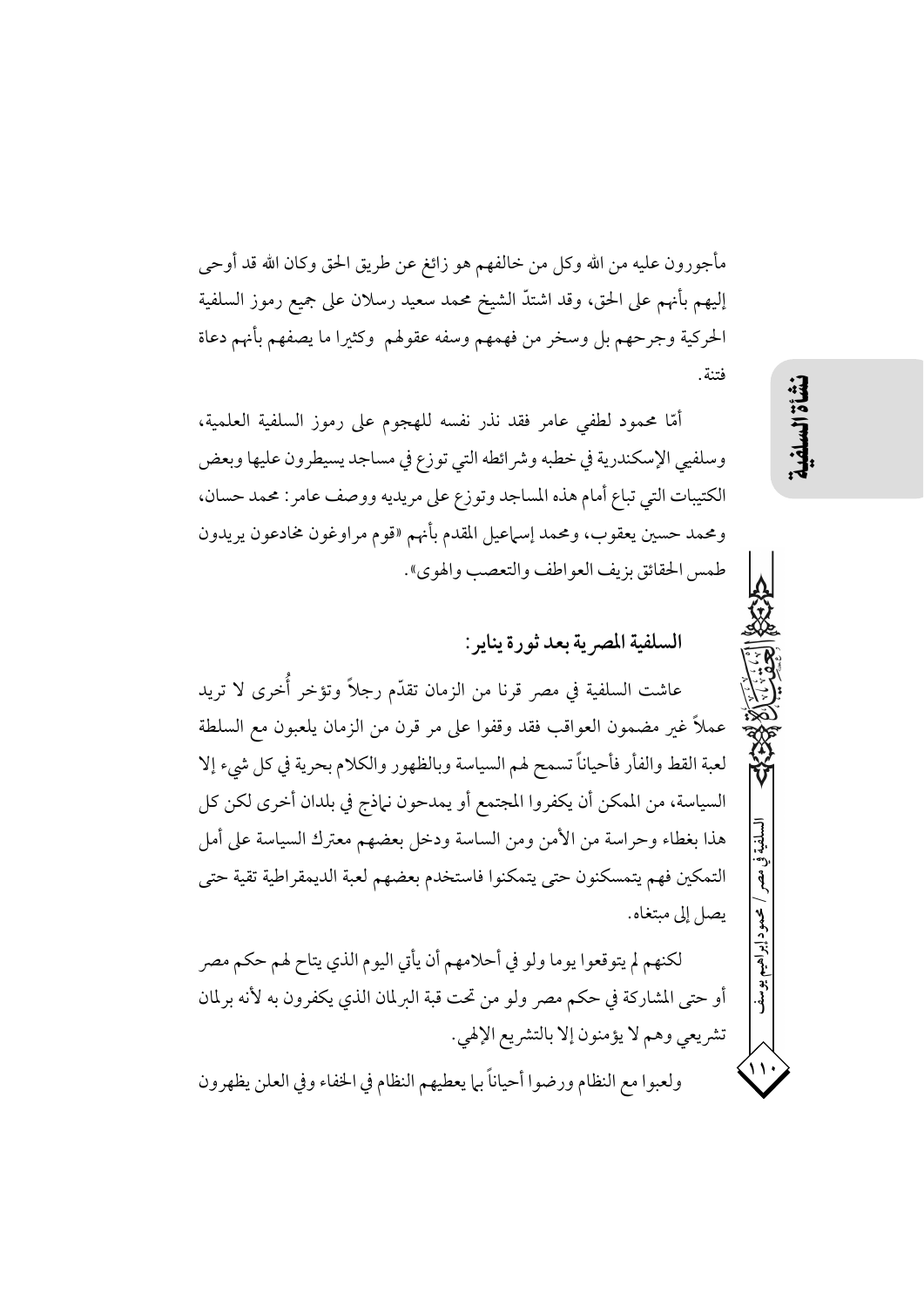للجماهير على أنهم مظلومون وإن ما حصلوا عليه هو اقل من حقهم.

و كانوا لا يتعاونون مع التيارات السياسية العلمانية حتى لا يتهموا بالعلمانية أو يتهموا بالتعاون مع العلمانيين ويتوقف التمويل القادم لهم من الخليج ومواقفهم على مر أكثر من ثمانين عاما تدل على ذلك هادنوا الملك حتى يسمح لهم بالظهور كأعداء للانجليز وهم لا يعلمون بان الناس وخاصة العقلاء منهم ومن يقرأ التاريخ يعلم بان الانجليز هم الراعي الرسمي للسلفية الحديثة منذ محمد بن عبد الوهاب ومحمد بن سعود حتى الآن وإلى إن يأذن الله بنهايتها.

# ■ الهيئة الشرعية للحقوق والإصلاح:

تأسَّست هذه الهيئة من مجموعة من علماء السلفية في مصر على غرار هيئات سلفية وهابية لكنها تميزت بالمرونة وعدم الوضوح حتى لا تلقى من المجتمع المصري الرفض لان هذا المجتمع يتميز بوجود الصوفية والنصاري منذ القدم وأصبحوا جزءاً أصيلاً من سلوكيات الشعب وما الدولة الفاطمية منا ببعيد فقد ترك الفاطميون عادات وعقائد في مصر لا يمكن معها قبول هذه التبارات السلفية الاقصائية.

وأنشئت الهيئة على أنها هيئة إسلامية وسطية مستقلة تتكون من مجموعة من العلماء السلفيين وبعض الخبراء الذين ينتمون للتيار السلفي وليسوا علماء دين.

وقد اتخذوا من الآية الكريمة ﴿ إِنْ أُرِيدُ إِلاَّ الإِصْلاحَ مَا اسْتَطَعْتُ وَما تَوْفِيقِي إلاَّ بالله عَلَيْهِ تَوَكَّلْتُ وَإِلَيْهِ أُنِيبُ﴾ (مود، ٨٨) سبباً في تسميتها ووجودها.

وتتخذ من قوله تعالى ﴿ يا أَيُّهَا الَّذِينَ آمَنُوا كُونُوا قَوَّامِينَ بِالْقِسْطِ شُهَداءَ لله ﴾ (النساء ١٣٥).

وقد وضعت هذه الهيئة لأنفسهم مبادئ وقيهأ وضوابط للتفكير والسلوك من دون وجود رقيب عليهم إلا أنفسهم أو من يقدر قربهم أو بعدهم عن الحق.

العدد السادس / ذو الحجة / ٣٦٦ / هـ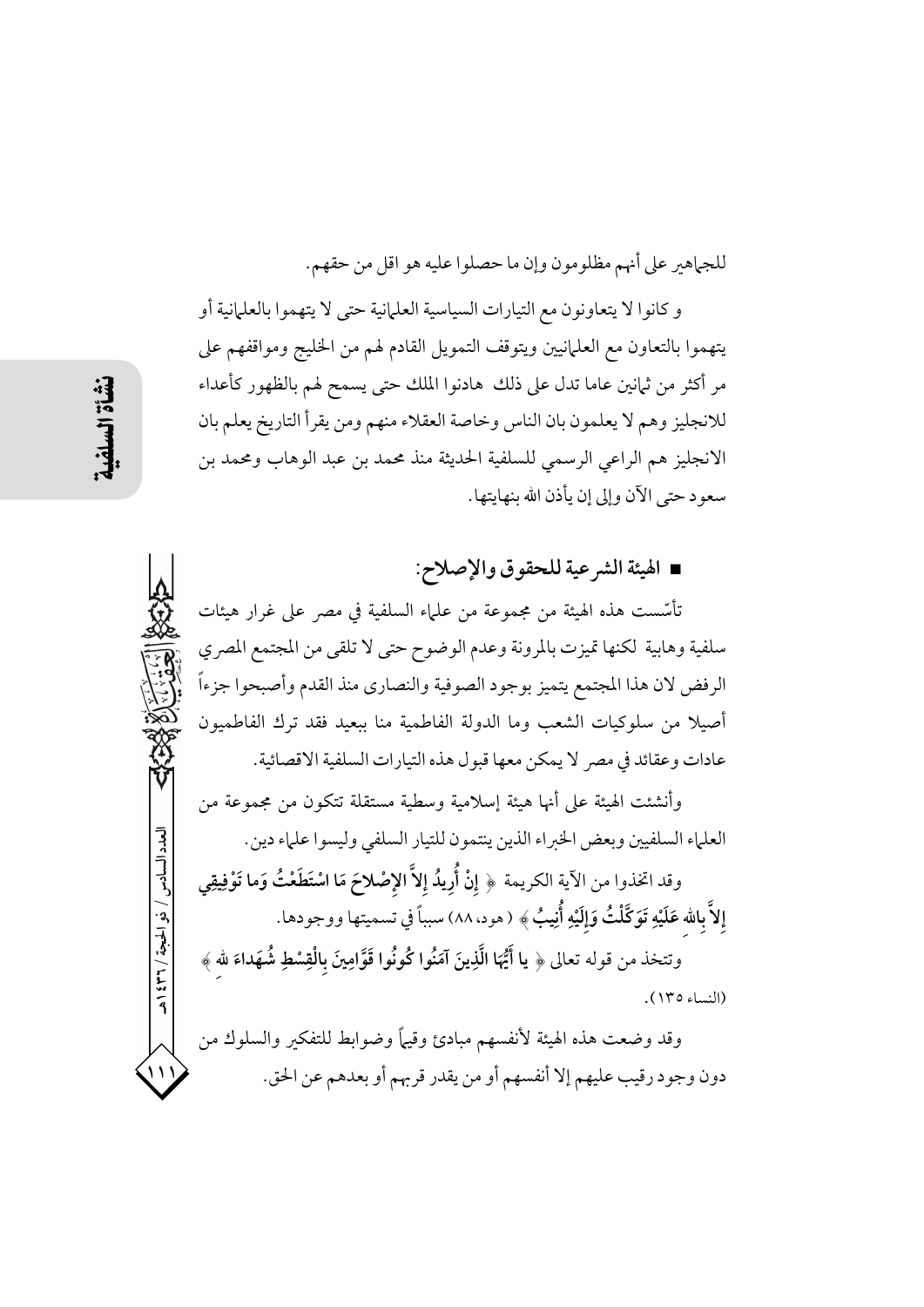أغراض هذه الهيئة كما وضعوها لأنفسهم :

البحث في قضايا ومستجدات معاصرة يكون لهم فيها رأي إصلاحي استشاري، جعلهم مرجعية علمية شرعية في الأمة لمعاونة أهل الحل والعقد في تدعيم بناء الدولة التي ظنوا أنهم أقاموها أو يمكنهم إقامتها.

العمل على الصلح بين الجماعات الإسلامية الجهادية منها والسياسية حتى لا يحارب بعضهم بعضا أو يخالف بعضهم بعضا فيكونوا يدا على من سواهم من العلمانيين واللبراليين والمسيحيين والصوفية وباقى مكونات المجتمع المصرى ممن لا ينتمي لفكرهم

وسائل الهيئة في تحقيق أهدافها: لجان متخصصة ذات مهام مؤقتة ودائمة حسب ما يسند إليها مما يتناسب مع الأحوال السياسية. إصدار بيانات توضح رأي الهيئة فيها يدور في المجتمع المصري من خلافات

إصدار دوريات أو منشورات لتوضيح رأي الهيئة فيها يجري على الساحة المصرية أو ما يخص مصر على الساحة الدولية.

و اللجان المنوط بها ذلك هي: لجنة البحوث العلمية، لجنة الحقوق والحريات، لجنة الدعوة والإصلاح، لجنة الشباب وخدمة المجتمع، لجنة التقنية والإعلام، اللجنة المالية والإدارية. وقد ضمت الهيئة عدداً كبيراً من العلماء على اختلاف مشاربهم وذلك لجمع من يحبونهم من الشباب ليكونوا سندا سياسيا لهم في الحكم ومن هؤلاء العلماء: على السالوس (رئيس اللجنة)، طلعت عفيفي (نائب أول لرئيس اللجنة)،

نشأة المه

واختلافات سياسية.

إبراهيم يوسف

۱۱۱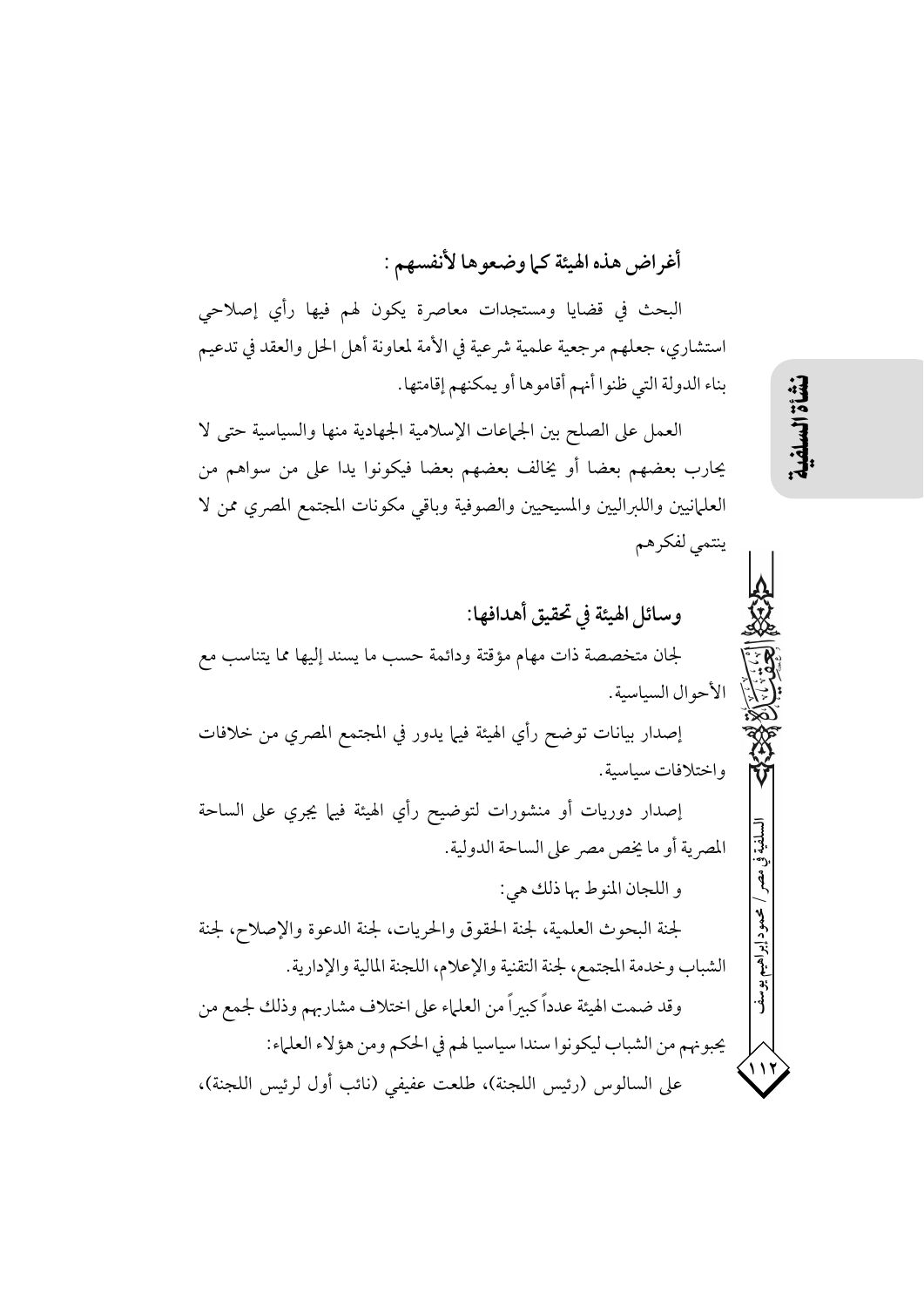محمد عبد المقصود (النائب الثاني)، محمد حسان (النائب الثالث)، محمد يسر ي (أمين عام الهيئة)، عبدالستار فتح الله، محمد إسماعيل المقدم، محمود مزروعة، صفوت حجازي، ياسر برهامي.

وعليك أن تعرف بعد أحداث خروج التيارات الإسلامية من الحكم إلى أين ذهب كل منهم.

■ مجلس شوري العلياء:

أرادت التيارات الإسلامية أن يكون لها أكثر من وجه حتى إذا وقع من جهة خطا فلا يحسب عليهم ويتنصلون منه بسهولة ويدعون أن من يمثلهم هؤلاء أو تلك كما حدث بعد الانشقاق الذي حدث لحزب النور السلفي.

يتكون مجلس شوري العلماء من مجموعة من العلماء لهم هيكل تنظيمي بسيط لتقاربهم في منزلتهم أمام الجماهير فلا يمكنهم وضع احدهم في الصف الأول والثاني في الصف الذي يليه لذلك أطلق عليهم مجلس شوري العلياء وهم – :

الدكتور عبد الله شاكر ۖ رئيساً ، الدكتور محمد حسان نائباً، الشيخ محمد حسين يعقوب عضواً، الدكتور سعيد عبد العظيم عضواً، الشيخ مصطفى العدوي عضواً، الدكتور جمال المراكبي عضواً، الشيخ أبو بكر الحنبلي عضواً، الشيخ وحيد بالي عضواً، الشيخ جمال عبد الرحمن عضواً.

وهكذا أصبح لهم أكثر من ممثل يمكنه أن يقوم بدوره الخاص إذا حدث خلاف أو اختلاف.

وقد اصدر مجلس شوري العلياء بيانات متعددة يعلقون فيها على ما يحدث من أحداث دون الوضوح في الرؤية وذلك ليتاح لهم العمل الدعوي إذا فقدوا العمل السياسي.

العدد السادس / ذو الحجة / ٣٦ / ٤٣٩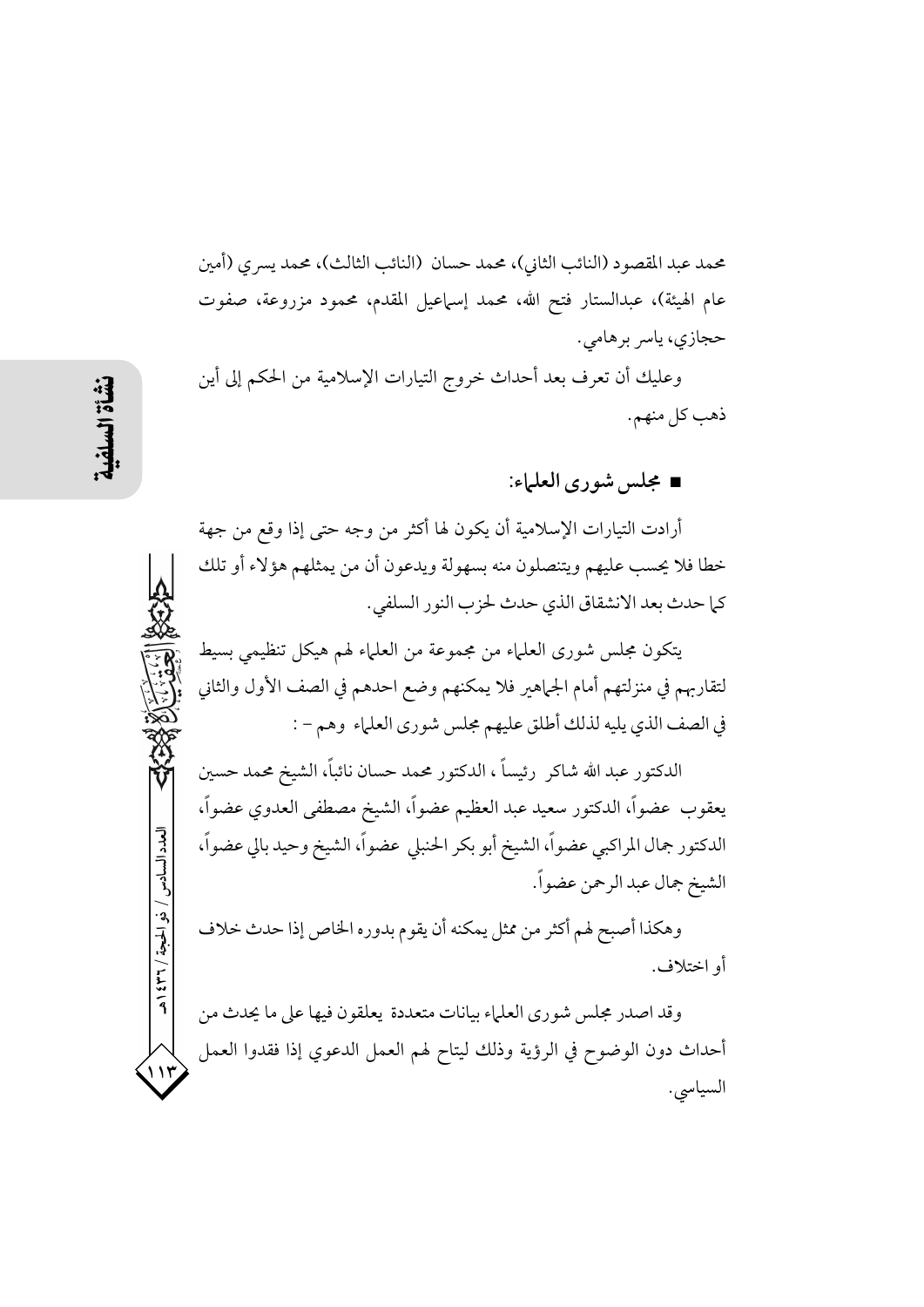■ حزب النو ر :

حزب النور من اكبر الأحزاب السلفية وكيل مؤسسيه هو عماد الدين عبدالغفار والمتحدث باسمه هو المهندس عبدالمنعم الشحات ونائب رئيس الحزب هو الشيخ ياسر البرهامي القطب السلفي المعروف بالإسكندرية.

وهو حزب سياسي مصري تأسس عقب ثورة ٢٥ يناير وذلك للاشتراك في الحياة السياسية الديمقراطية التي يكفرون من يشارك فيها لكنها الضرورة حتى يتمكنوا من الحكم ثم ينقلبون عليها كما كان ير دد بعضهم.

وحصل الحزب على ٢٢ ٪ من مقاعد مجلس النواب المصري المسمى مجلس الشعب في حينها وعلى الرغم من قلة خبرة أعضائه في السياسة لكن ظهيرهم الشعبي الذي ينتمي إلى كل التيارات الإسلامية مختلفة التسميات ذات مرجعية واحدة ووحيدة وهي السلفية التي تعددت أوجهها لكنها في النهاية تخرج من نبع واحد وهي السلفية الوهابية مع بعض التعديلات في مصر كما عدل من قبل الشافعي مذهبه الفقهي عندما أتى لمصر بعد تواجده في العراق.

وكيا ذكرنا بان هذه الكيانات على الرغم من تجانسها إلا أنها مختلفة في وسائل تحقيق الأهداف فمنهم من يرى السياسة والانتخابات ومنها ما يرى فرض الشريعة حسب مفهومهم على أساس أنهم يملكون الحقيقة وحدهم.

الانشقاق في حزب النور :

في منتصف عام ٢٠١٢ تعرض حزب النور السلفي لأزمة حادة بين قياداته على خلفية الأراء التي تظهر من الجبهة السلفية تخالف موقف الحزب السياسي الذي يعد ذراعها السياسي لذلك كان لابد من الفصل بين الهيئتين إداريا بين الدعوة السلفية وحزب النور وعلى الرغم من قرار رئيس الحزب عماد عبد النور تأجيل هذا القرار إلا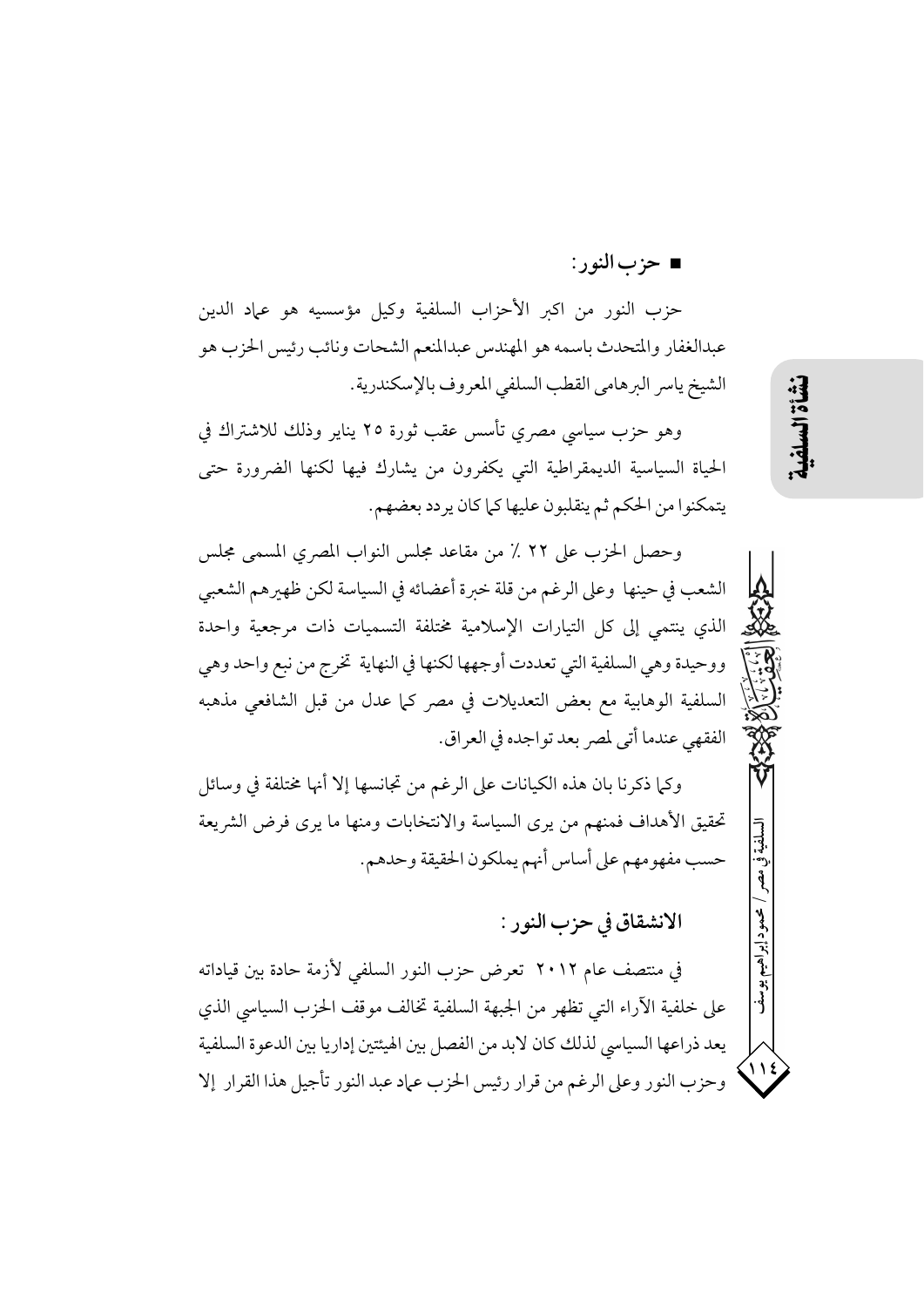انه ظهرت هيئتان عليتان تزعّم إحداها اشرف ثابت وكيل مجلس الشعب السابق والتي قررت إعفاء عماد عبد الغفور من رئاسة الحزب وتعيين السيد مصطفى حسين خليفة رئيسا مؤقتا فيها اجتمعت هيئة عليا أخرى للحزب برئاسة عماد عبد الغفور وقررت فصل عدد من القيادات.

وانشقَّ عدد من مؤسسي الحزب وكونوا حزبا آخر أطلق عليه (حزب الوطن).

## ■ حزب النهضة والإصلاح :

هذا الحزب كان مؤسسوه الأذكى بين التيارات السلفية حتى أنهم استطاعوا التمويه في مبادئ الحزب حتى يستطيعوا الحصول على توثيق التيارات الفكرية اللبرالية والعلمانية التي كانت أهم دعائم ثورة يناير في مصر .

فوضعوا له أهدافا تختلف تماما عن أهداف الهيئات السلفية الأخرى بحيث أصبح الإصلاح الحضاري والاجتهاعي هو الأهم في أهداف هذا الحزب بل إتّهم استطاعوا تحييد الأقباط عندما أرسلوا منهم من يهنئ الأقباط بأعيادهم في الوقت الذي كانت فيه فتاوى تصدر من تيارات سلفية أخرى بتحريم تهنئة الأقباط بأعيادهم.

وأصبح هذا الحزب السلفى يحتضن بين أعضائه جميع أطياف الشعب المصري وكانوا هم الأجدر بتنفيذ خطة معظم السلفيين في اتخاذ الديمقراطية مطية لهم للوصول للحكم وتطبيق شرع الله كما يدعون.

و كانت أهم مبادئه:

١ – الحفاظ على مدنية الدولة ويقصدون من مدنية الدولة هي الدولة التي لا يحكمها العسكر أو من له مرجعية عسكرية أو يحكمها رجال الدين من منطلق التفويض الإلهي الثيوقراطي ككنها دولة تحكم بالشريعة الإسلامية في جميع نواحي

العدد السادس / ذو الحبجة / ٣٦ / هـ

، ۱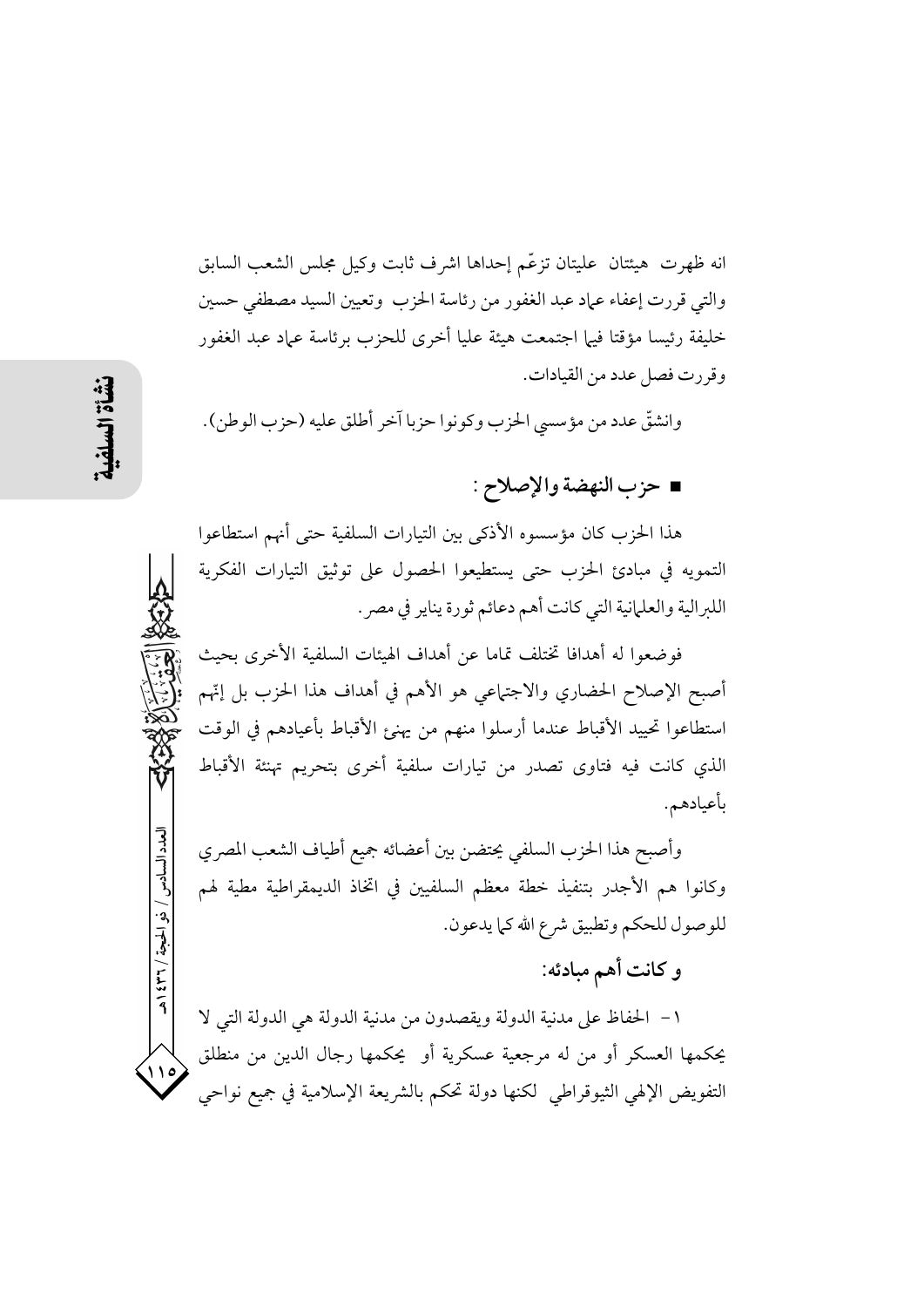الحياة ويحكمها رجال مدنيون لا هم رجال جيش ولا هم رجال دين بل يحكمون بالشرع فقط وهم سياسيون مدنيون.

٢– الحفاظ على القيم والمبادئ المصرية ويقصدون بذلك أنَّ مصر لها خصائص تختلف عن باقي الدول العربية بها لديها من حضارات متعددة فبذلك يستطيعون جمع اكبر عدد من الجماهير خلفهم كظهير شعبي ينتفعون به في جمع الأصوات عند اللجوء للديمقر اطية.

٣- سيادة الدستور والقانون ويقصدون بذلك الدستور الذي سيكتبونه بمعاونة باقى الهيئات والأحزاب ذات الصبغة السلفية والذى ستكون الشريعة الإسلامية هي مصدرهم في ذلك حتى أنهم أضافوا لدستورهم أنّ المذهب الذي تحكم به الدولة وترجع إليه في المنازعات مذهب أهل السنة والجماعة على علمهم بان مذهب أهل السنة والجماعة به من التناقضات في الحرام والحلال وخاصة في المعاملات الكثير فإلى من سيتمّ الاحتكام لكنهم تركوها مطاطة لتعطيهم مساحة للمناورة.

٤- التعددية وقبول الآخر وذلك حتى يتجنبوا الصدام مع باقى مكونات المجتمع المصري من مسيحيين وصوفية وباقى العرقيات والديانات والمذاهب المتعددة ولكنهم نسوا أو تناسوا بان دستورهم الذي صاغوه وصوتوا له يقصر المرجعية على مذهبهم الذي يحوى بداخله كثيراً من التناقضات من تكفير غيرهم إلى تحريم التعامل مع النصاري.

٥- حماية الحقوق والحريات الأساسية وهذا أيضا من قبيل تجميل الصورة السياسية فكيف يكون لي الحرية في ظل دستور طائفي بامتياز.

■ حزب الأصالة:

هو حزب إسلامي مصري ويتبع المنهج السلفي. أسس الحزب اللواء عادل عبد المقصود عفيفي في يوليو ٢٠١١ عقب ثورة ٢٥ يناير. وكان عبد المقصود رئيس نشأة السه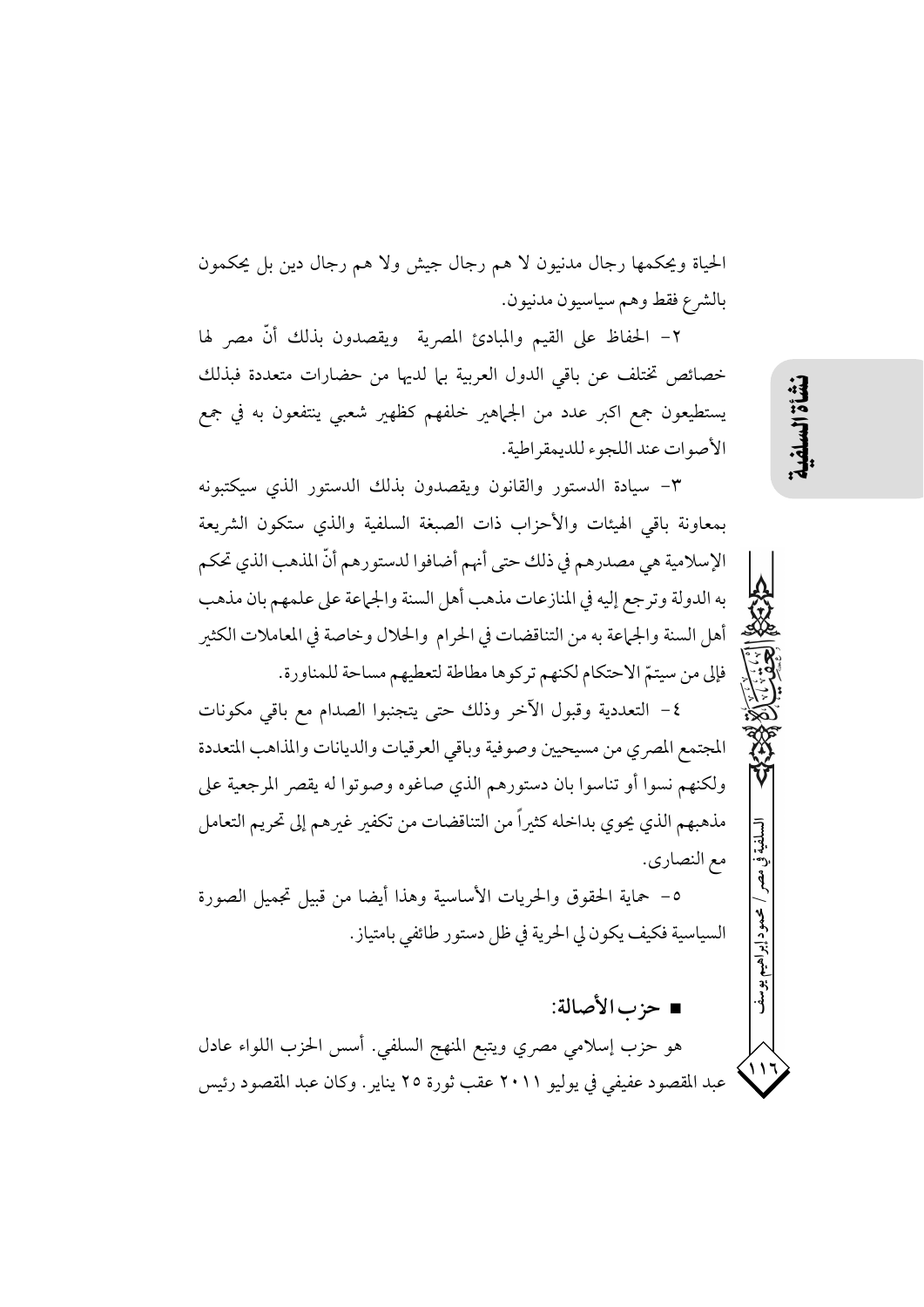حزب الفضيلة قبل أن ينشق هو وبعض أعضاء المكتب التنفيذي عن حزب الفضيلة وأسسوا حزب الأصالة.

تاريخ التأسيس:

في يوليو ٢٠١١، أعلن اللواء عادل عبد المقصود عفيفي (رئيس حزب الفضيلة آنذاك) وعددٌ من أعضاء المكتب السياسي عن انسحابهم وقطع علاقتهم بحزب الفضيلة نهائياً، بعدما تبين أن هناك مؤامرة لتغيير مبادئ الحزب التي تقوم على الالتزام بالشرعية وسيادة القانون والمنهج الإسلامي السلفى المعتدل، وتحويل مبادئه إلى أفكار متشددة تضر بالصالح العام والعمل الإسلامي. وبناء على ذلك قرر الدكتور عادل عبد المقصود عفيفي وهؤلاء الأعضاء تأسيس حزب جديد باسم حزب الأصالة. موضحاً أنَّ عدداً من أبرز الدعاة السلفيين يدعمون الحزب الجديد كما يسحبون دعمهم لحزب الفضيلة، وهم د. محمد عبد المقصود عفيفي، والشيخ محمد حسان، ود.محمد عبدالسلام، والشيخ مصطفى محمد، والشيخ ممدوح جابر [٤] [٥]. وكان عدد من النشطاء السلفيين قد أصدروا مبادرة طالبوا فيها بانتداب لجنة من علماء الهيئة الشرعية للحقوق والإصلاح للفصل في النزاع، إلا أن المبادرة لم يكتب لها النجاح[٦].

من أهمّ مبادئ الحزب : ١ – إعادة دور مصر إلى الريادي سياسياً، واقتصادياً، وعسكرياً. ٢- تحقيق العدالة الاجتماعية بين أفراد الشعب التي تحقق التعايش السلمي بين كا طبقاته الطائفية والاجتماعية.

٣- رفع المستوى الصحى، والفكرى والثقافي والنهوض بالتعليم وإعلاء دور العلم والعلياء.

٤- إيجاد مناخ سياسي يستطيع المواطن أن يعبر فيه عن رأيه وأن يختار من يمثله بحرية مطلقة.

العدد السادس / ذو الحجة / ٣٦٦ هـ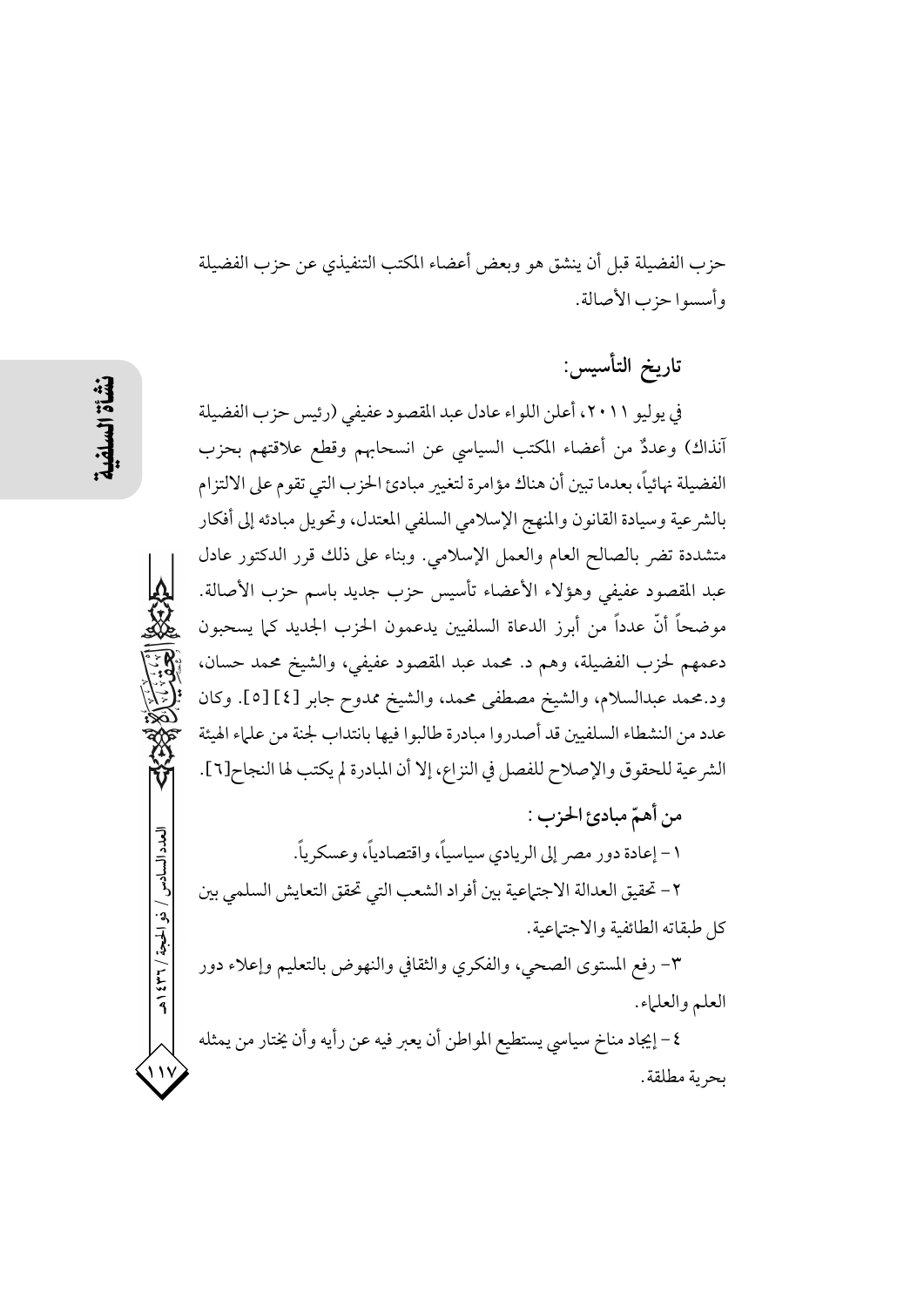٥– إيجاد آليات لتنمية موارد الدولة والاستفادة من هذه الموارد في النهوض بالمستوى العام مما يؤدي إلى تحسين مستوى المعيشة، ورفع مستوى الدخل . ٦- ترسيخ مبادئ الحرية والعدالة والمساواة واحترام هوية مصر الإسلامية. ٧– وضع إستراتيجية لتقليل نسبة الأمية والبطالة ومعدل الجريمة، والانهيار الأخلاقي.

٨- العمل على استقلال السلطة القضائية بجميع درجاتها والفصل بين السلطات ،وتوفير المقومات اللازمة لذلك .

٩- إعادة مصر إلى مكانتها الحقيقية بين الأمة العربية والإسلامية، والمشاركة الفعالة في قضايا الأمة، وعلى رأسها القضية الفلسطينية .

١٠- استعادة أموال مصر المنهوبة، ومحاكمة الذين افسدوا، وقتلوا، ونهبوا المال العام.

وفي ٢٣ أكتوبر ٢٠١١، قام حزب الأصالة مع حزبي النور والبناء والتنمية بتكوين تحالف الكتلة الإسلامية. رشَّح الحزب عبد الله الأشعل لانتخابات الرئاسة المصرية ٢٠١٢[٣].

أعلن ممدوح إسماعيل وكيل مؤسسي ورئيس "حزب النهضة" يوم ٢٣ سبتمبر ٢٠١١ دمج حزبه في حزب الأصالة.[٧] وكان حزب النهضة حزب إسلامي تحت التأسيس تشكّل عقب ثورة ٢٥ يناير، وكان من ضمن أهم أهدافه المحافظة على الهوية العربية الإسلامية لمصر [٨].

■ تحالف الكتلة الإسلامية:

أعلن الحزب يوم ١٢ أكتوبر ٢٠١١ انسحابه من التحالف الديمقراطي وخوضه انتخابات مجلس الشعب بقوائم مستقلة[٩]. ثم قام حزب الأصالة مع حزبي النور والبناء والتنمية بتكوين تحالف الكتلة الإسلامية، وذلك في ٢٣ أكتوبر ٢٠١١ [١٠] [١١]. وقد أكد كل من حزب الأصالة وحزب البناء والتنمية أن محمود إبراهيم

 $\cdot \cdot \cdot$ 

 $\lambda$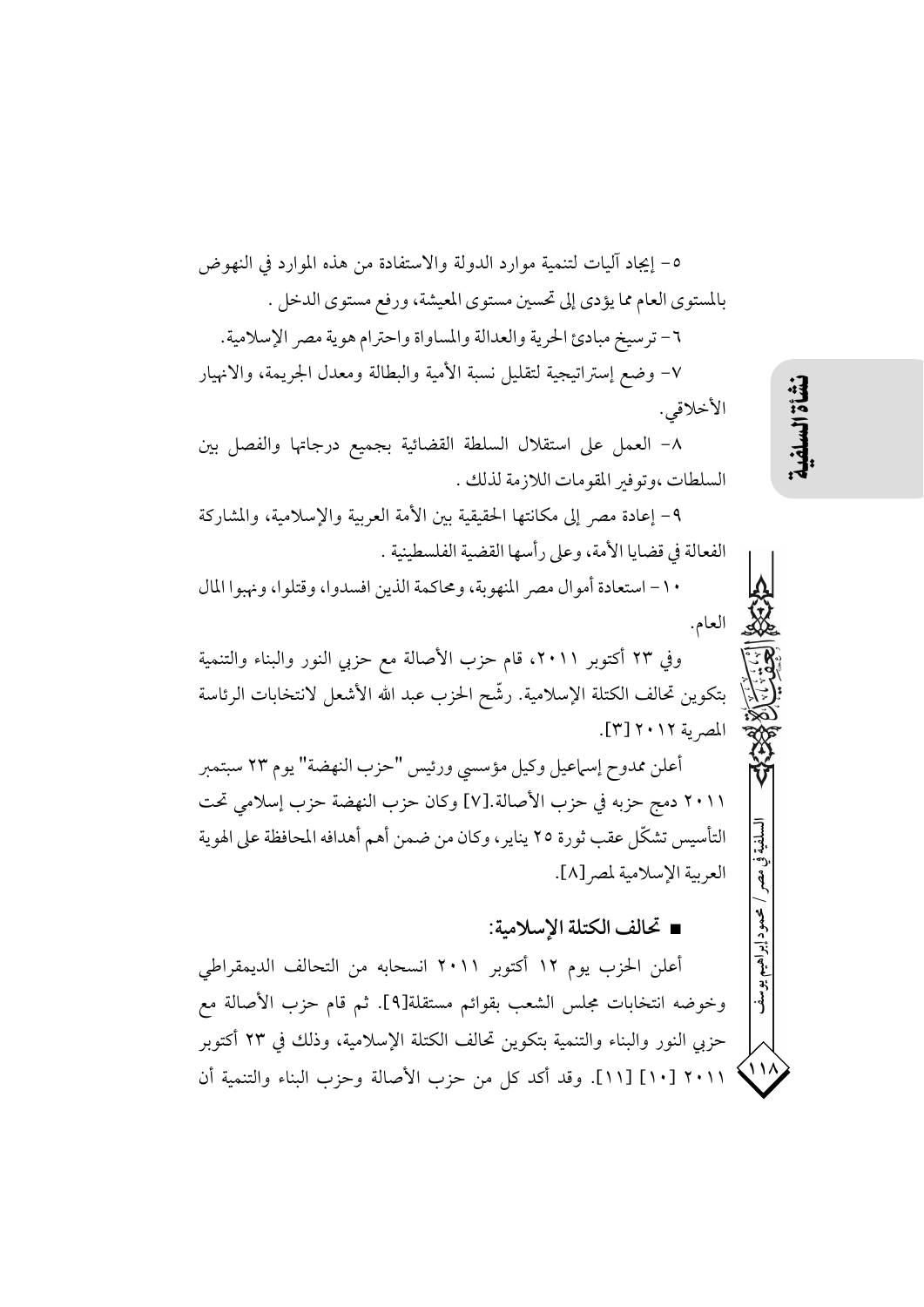«التحالف ليس موجهاً ضد أي تحالف آخر، ويهدف لتحقيق النهضة المصرية على أساس الهوية الإسلامية من خلال مشروع وطني يشارك فيه كل أبناء مصر» [١٢]. القادة: قائمة رؤساء الجزب: ١ \_ عادل عبد المقصود عفيفي يوليو ٢٠١١ – ٤ يناير ٢٠١٣. ٢ \_ إيهاب شيحة ٤ يناير ٢٠١٣ - الآن. الهئة العليا: التشكيل الحالي للهيئة العليا يضم [١٣]: إيهاب شيحة (رئيس الحزب)، عادل عبد المقصود عفيفي، محمود سلطان، تامر عبد الخالق مكي، عبد الخالق محمد عبد الخالق، محمد محمود حسنين الكلحي. مرجعيات الحزب: محمد عبد المقصود عفيفي، الشيخ مصطفى محمد، الشيخ ممدوح جابر، محمد عبد السلام. من الداعمين لحزب الأصالة: الشيخ محمد حسان . حزب الإصلاح والنهضة: ووكيل مؤسسيه هو أيمن مرسىي ورئيسه هو هشام مصطفى عبد العزيز. حزب النهضة السلفي: (قيل إنَّ وكيل مؤسسيه يسعى لإطلاق اسم حزب الشريعة عليه) ووكيل مؤسسيه هو ممدوح إسماعيل المحامى السلفى الشهير بانتهائه ودفاعه عن الجماعات السلفية الجهادية. القسم الثاني أحزاب السلفين الجهادين:

وهي التي كانت تتبنى العنف في سبيل توصيل رسالتها وتحقيق أهدافها ومنها:

حدد السادس

/ ذو الحجة / ٢٦١ / هـ

119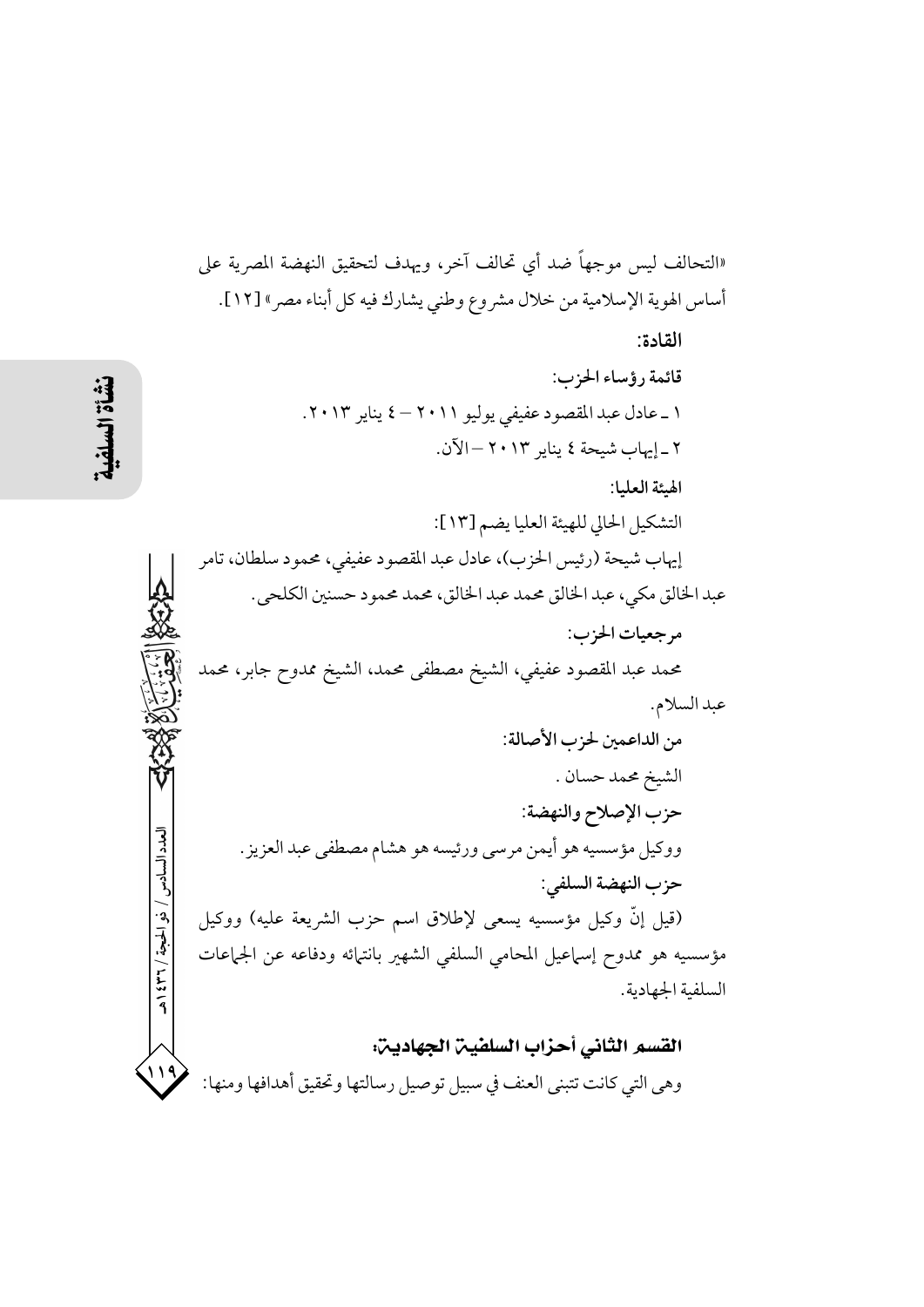أولاً ـ حزب البناء والتنمية: برنامج الحزب: وينطلق حزب البناء والتنمية في هذا البرنامج من غاية سامية ويسعى لتحقيق أهداف محددة مرتكزا في رؤيته على أسس قويمة لبناء المستقبل . أولا : غابة الحزب : الغاية التي يسعى لها مؤسسو حزب [ البناء والتنمية ] هي تحقيق مرضاة الله تعالى أولا ثم تحقيق مصالح البلاد والعباد بها يحقق لهم السعادة في الدنيا والآخرة وحتى تتبوأ مصر مكانتها المستحقة في طليعة الأمم المتقدمة . ثانيا : أهداف الحزب : ١\_ الحفاظ على الهوية الإسلامية والعربية لمصر ومواجهة كل محاولات الانتقاض عليها أو الانتقاص منها. ٢ـ رفض كل محاولات التغريب والتصدي للفساد والانحراف والتحلل الاخلاقي والقيمي . ٣\_ الحفاظ على مكتسبات ثورة الخامس والعشرين من يناير المباركة التي فجرت الطاقات المصرية في لحظة تاريخية نادرة الحدوث. ٤ـ العمل على تحقيق الإصلاح السياسي والدستوري والقانوني الذي يؤسس لنظام سياسي لا يستبعد تيارا سياسيا ولا يقصي فصيلاً وطنياً. محمود إبراهيم يوسف ٥\_ العمل على بناء مصر الجديدة التي تقوم على مبادئ العدالة والحرية والتعددية والمساواة وتداول السلطة والسعى لبناء نظام سياسي منفتح يضمن حقوق جميع المواطنين ويؤمن الرعايا الأجانب من غير المصريين. ٦ـ نشر مفاهيم وقيم الإسلام السياسية ومواجهة حملات التشويه التبي تتعرض لها النظريات السياسية الإسلامية.

نَشَأة السلف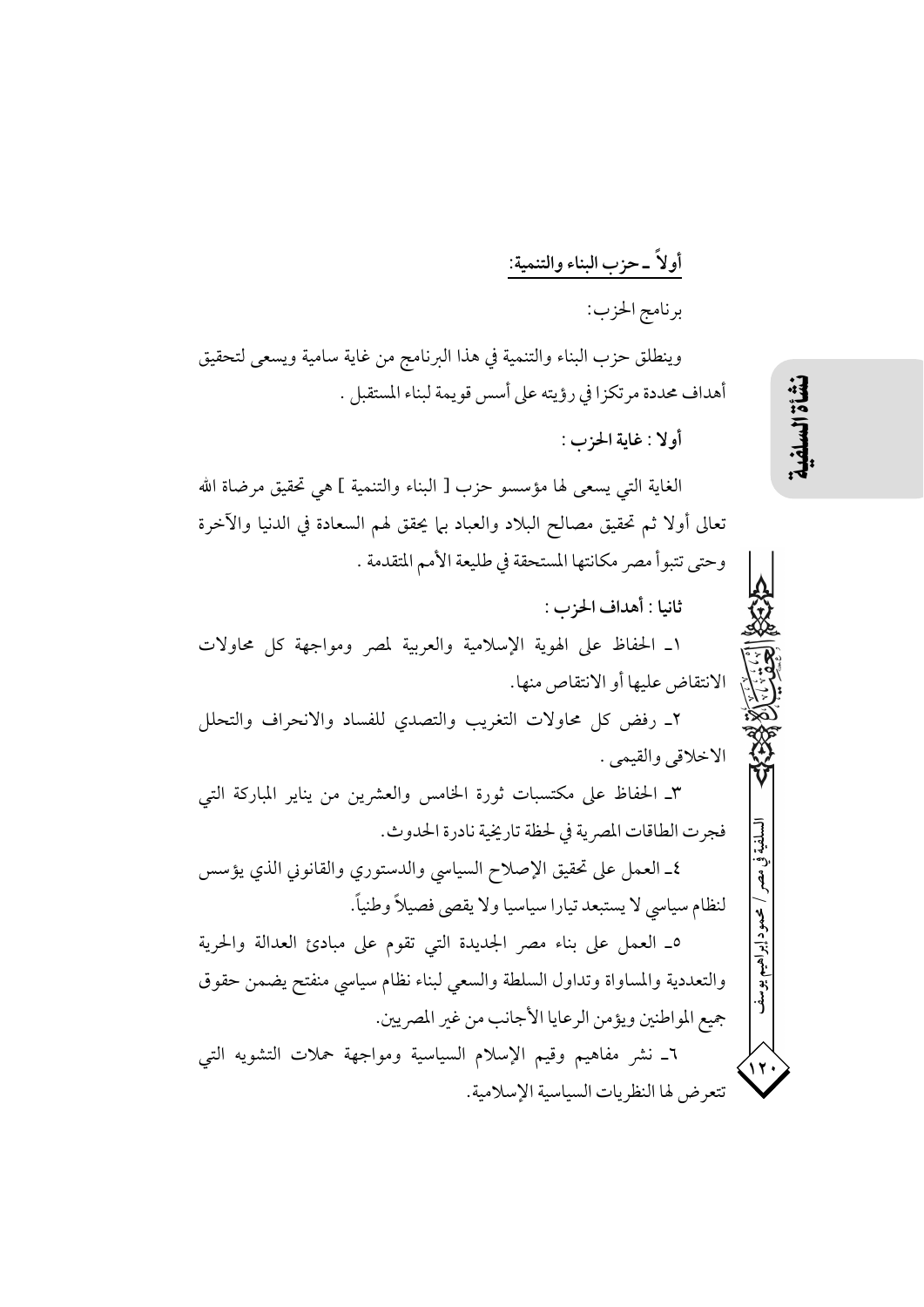٧ـ ترسيخ القيم الإسلامية في المجتمع ومحاربة الظلم والفساد بكافة أشكاله ودعم دور الأسرة والتأكيد على دور المرأة في بناء المجتمع على وفق مبادئ الشريعة الإسلامية وأحكامها.

٨ـ تحقيق العدالة الاجتماعية بتوفير الحد الأدنى للحياة الكريمة التي تلبي كل الحاجيات والرغبات الإنسانية الضرورية من غذاء ورعاية صحية وتأهيل تعليمي وسكن وفرص عمل كريمة.

٩\_ طرح التصورات الواقعية لحل مشكلات المجتمع في كافة المجالات الاجتياعية والسياسية والاقتصادية والأمنية والإستراتيجية انطلاقاً من رؤية إسلامية وسطية وتطبيقا عصريا للشريعة الإسلامية.

١٠\_ مواجهة الأزمات التي تمر بها البلاد في الوقت الحاضر بالمشاركة مع كافة الاتجاهات السياسية وغير السياسية مسلمة كانت أو غير مسلمة.

١١ـ دعم التواصل بين الشعب المصرى والشعوب الأخرى في إطار تحقيق المصالح المشتركة مع احترام هوية امتنا واستقلال قرارنا الوطني ودعم حق الشعوب المحتلة أراضيها في التحرر من الاستعمار وخاصة في فلسطين .

١٢ـ تدعيم الأمن القومي المصري بمفهومه الشامل الذي يضمن لمصر دورا حيويا وفاعلا ويؤمن حاضرها ومستقبلها في مواجهة التغيرات والتقلبات الكبرى التي يشهدها العالم المعاصر .

## ثانياً: حزب الأمة الجديد:

وهو استمرار لحزب الأمة القديم الذي كان يرأسه الشيخ احمد الصباحي رئيسه الآن سامي حجازي والذي أصبح حزبا سلفيا بامتياز بعد أن نجح في استهالة ناجح إبراهيم السلفي الجهادي المعروف الخارج من السجن وكذلك الشيخ وكرم زهدي السلفي الجهادي المعروف للانضيام لحزبه.

العدد السادس

/ ذو الحجة / ٢٦٦ / هـ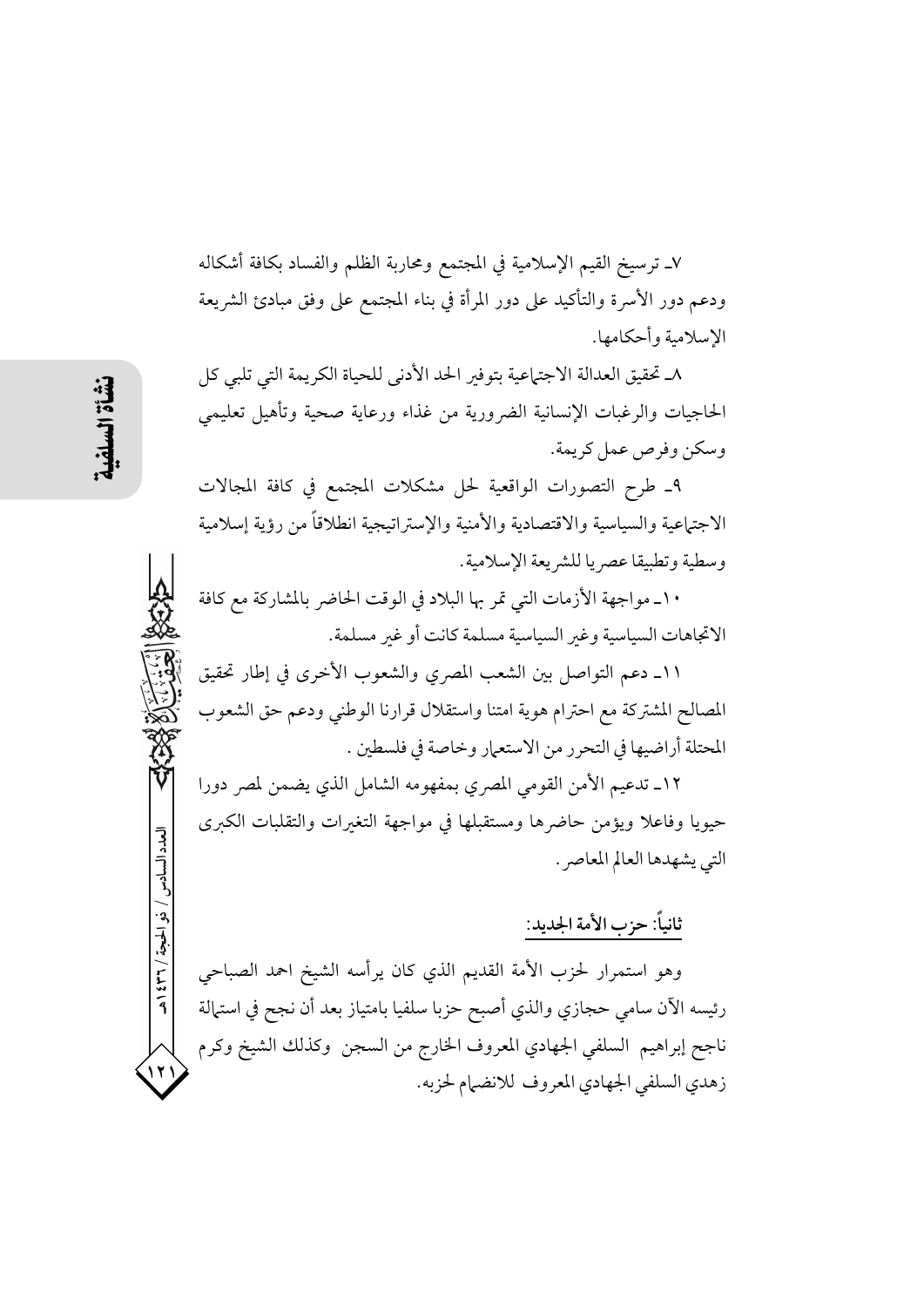#### السلفية الحركية:

山道

محمود إبراهيم يوسف

۱۲'

هذا التيار السلفي في مصر هو احد روافد الحركة السلفية فهو ينطلق من نفس المعتقدات والأرضية الفكرية والامتداد الشكلي التي تقوم عليها جميع التيارات المنتمية إلى السلفية انتهاءً وفكراً معلوماً للجميع مهما تغبرت أشكالها مع بعض الاختلافات في ممارسة كل تيار لمنظوره حسب الحالة السياسية في مصر وفي المنطقة وحسب تجانس أفر اده.

فبعض هذه التيارات اقتصر على الدعوة من خلال الخطب في المساجد وبخاصة مساجد الجمعية الشرعية وبعض المساجد التي يتبناها بعض السلفيين الذين لا يظهرون انتهاءهم مباشرة للتيارات السلفية، أو بعض المحاضرات في الجامعات والأماكن العامة أيضا حسب ما يسمح لهم بذلك والمنشورات التي توزع على هيئة كتيبات صغبرة إما مجانا وهذا هو الأغلب وأما بثمن زهيد توزع أمام المساجد وفي الميادين العامة وفي المناسبات مثل الأعياد وبخاصة بعد الصلاة يوم العيد التي عادة ما يتجمع فيها جميع المصريين بمختلف مشاربهم.

و هذا التيار الدعوى لا يريد صداما مع النظام السياسي أو حتى مع بعض التيارات الموجودة على الساحة حتى لو كان يراهم كفارا كالتيارات اللبرالية أو العلمانية ۖ وهذا يتيح لهم مساحة اكبر من الحرية في الحركة وانتشارا اكبر فقد أتيح لهم العمل بحرية في العهد الملكي وفي عصر الجمهورية من عبد الناصر إلى السادات إلى حسني مبارك لا نهم لا يظهرون طمعهم في السياسة ولا يتحدثون فيها.

أما التيار السلفي الحركي فكان أكثر وضوحاً وعداءً ظاهراً للحكَّام ولبعض التيارات المتواجدة على الساحة المصرية وبخاصة العلمانية واللىرالية والصوفية وكل من لا يؤمن بيا يؤمنون به.

وكانت دعوتهم لجهاد الحكام الذين لا يطبقون شرع الله بعد تكفير هؤلاء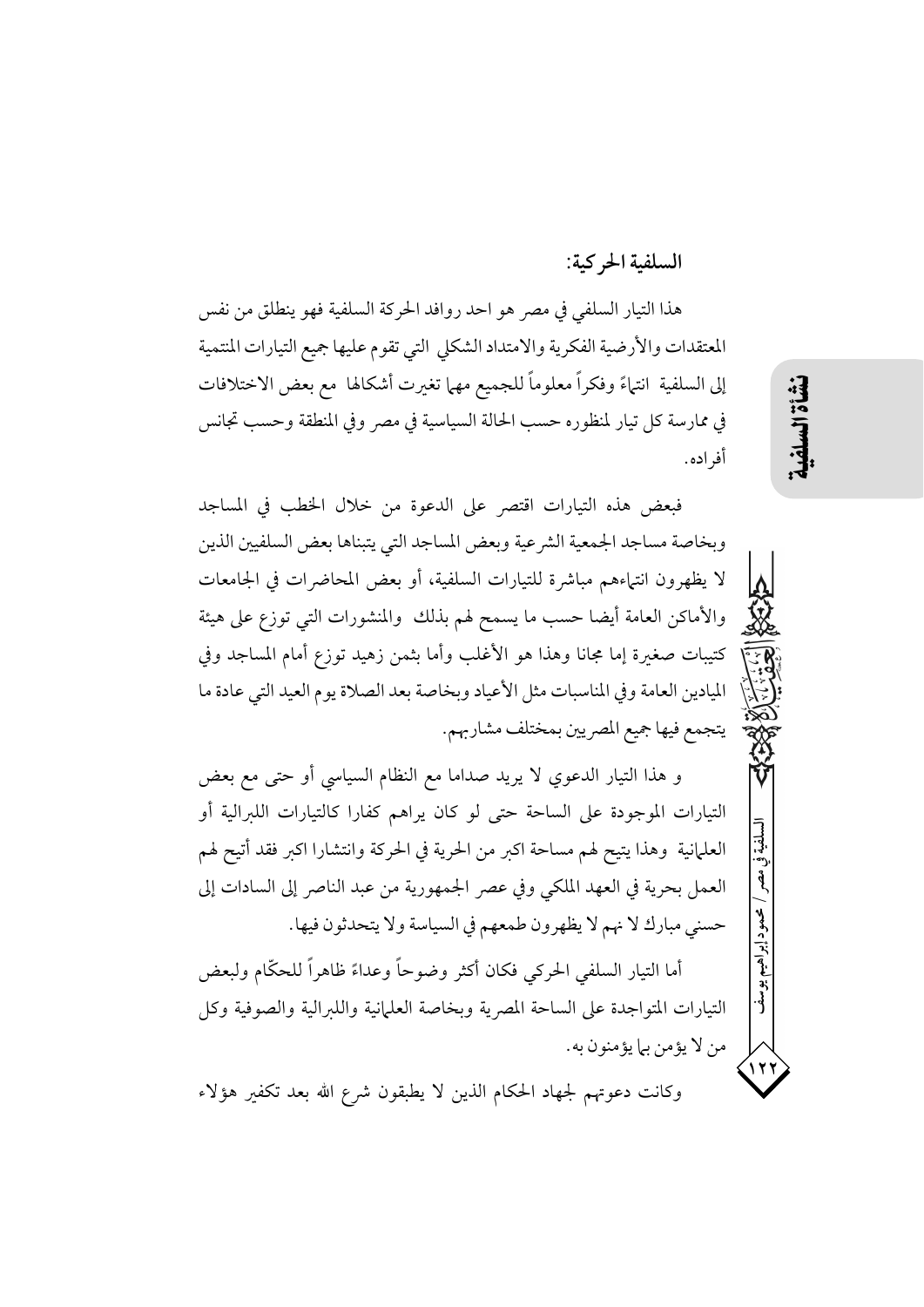الحكام واضحا جليا ولكنهم كانوا غالبا ما يعملون في الخفاء وبعيدا عن أعين الأمن وقد قاموا بأعمال ضد السياح في مصر لإحراج الحكومة المصرية التي لا تطبق شرع الله كما يزعمون بل وتعدى قتلهم لبعض رجال الأمن وبعض أفراد المجتمع الذين يعتقدون أنهم من رموز النظام بل كانوا وما زالوا يبررون أعمال العنف ضد بعض الدول التي يظنون أنها تقف وراء الحكومات العربية وتحميها وكان ذلك جليا في تفجيراتهم للسفارات الأمريكية بل ومباركاتهم لضرب البرجين في أمريكا وغيرها من إعمال العنف.

ومن ابرز رموز هذا التيار في مصر الشيخ محمد عبد المقصود وهو حاصل على دكتوراه في الزراعة لكنه لا يعمل بها وعمل بالدعوة السلفية وكان له مسجد في شيرا يخطب فيه ومنطقة شيرا في مصر معروفة بكثرة النصارى فيها لذلك كانت تربة خصبة للتطرف والتكفير الذي كان يهارسه الشيخ في خطبه.

ومن رموز السلفية الحركية:

أيضاً الشيخ فوزى السعيد وهو من السلفيين الحركيين كان خطيبا في مسجد التوحيد لكنه كان متشدداً في آرائه إلا انه كان غالبا ما يبتعد عن الحديث في السياسة ونقد الحكام كما هو حال الحركة السلفية لكنه كلما أتيحت الفرصة لدفع الشباب إلى العنف بطريقة إيحائية فعلها وقد تم إدراج اسمه في تنظيم الوعد الذي كان يقوم بعمليات جهادية داخل مصر، وتوقَّف عن الخوض في السياسة كغيره من السلفيين فلما جاءت ثورة يناير راقبوها عن بعد، فلا هم أظهروا موافقتهم إياها خوفاً من فشلها ومن دفع ثمنها الباهظ مع هؤلاء الشباب الليبرالي، ولا هم تجمّعوا على رفضها حتى إذا نجحت كان لهم نصيب منها وبعد أن كان السلفيون يحرمون التظاهرات شاركوا فيها عندما علموا أن هؤلاء الشباب المسالم المتظاهر قد نجح فيها فشلوا فيه عبر سنين طويلة وبعد أن كانت فتاوى الشيخ فوزي السعيد تملأ الأفق في تحريم التظاهر كغيره

العدد السادس / ذو الحجة / ٣٦ / ٤٣٩

۱۲۳